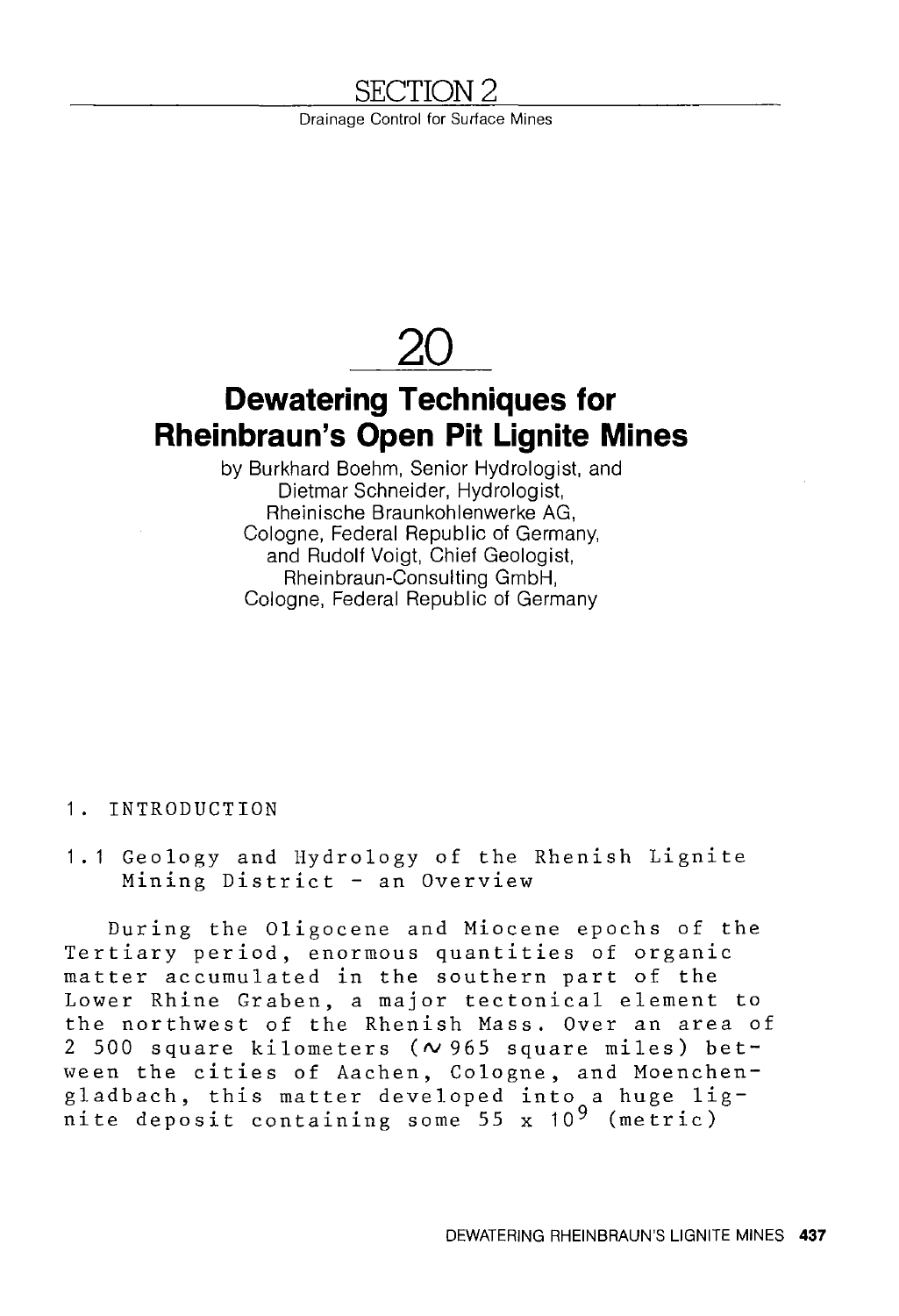tons of lignite (fig. 1). With the present technical means - bucket wheel excavator, conveyor belt, stacker working in a continuous open pit operation - 35 x  $10^{9}$  tons out of this total are technically and economically recoverable from pits that may eventually be as deep as 600 meters *(N* 1 950 feet). In recent years, 110 to 120 x 10 <sup>6</sup> tons of lignite have been mined annually by Rheinische Braunkohlenwerke AG (abbr. Rheinbraun). The deepest open pit mine is now worked at a depth of 300 meters.

The lignite occurs in three seam formations, two of which are mined by five open pit mines. The nature of the strata top and bottom of the seams reflect the paralic environment between the rising mainland in the south and the then North Sea, where they were deposited. They are made up of very thick sequences of sands which are separated from each other by silt and clay deposits. This kind of stratification fostered the development of three major aquifer units above the seam formations, one within the seams, and two below them. Locally, there may occur even more aquifers (see fig. 2).

To enable a safe mining operation, the topwall aquifers in the pit areas must completely be dewatered, and the footwall aquifers sufficiently depressurized (1).

Some major and numerous minor normal faults with NW-SE strike dissect the mining district and form the characteristic horst and graben structures which are featured in figures 1 and 2. The major faults usually act as barriers to ground water flow.

Sedimentary and tectonical processes thus have created a geologically and hydrologically very complicated deposit which requires intelligent solutions for mining planning and techniques, including dewatering. The aim of this paper is to give a glimpse into the planning and the execution of the dewatering measures.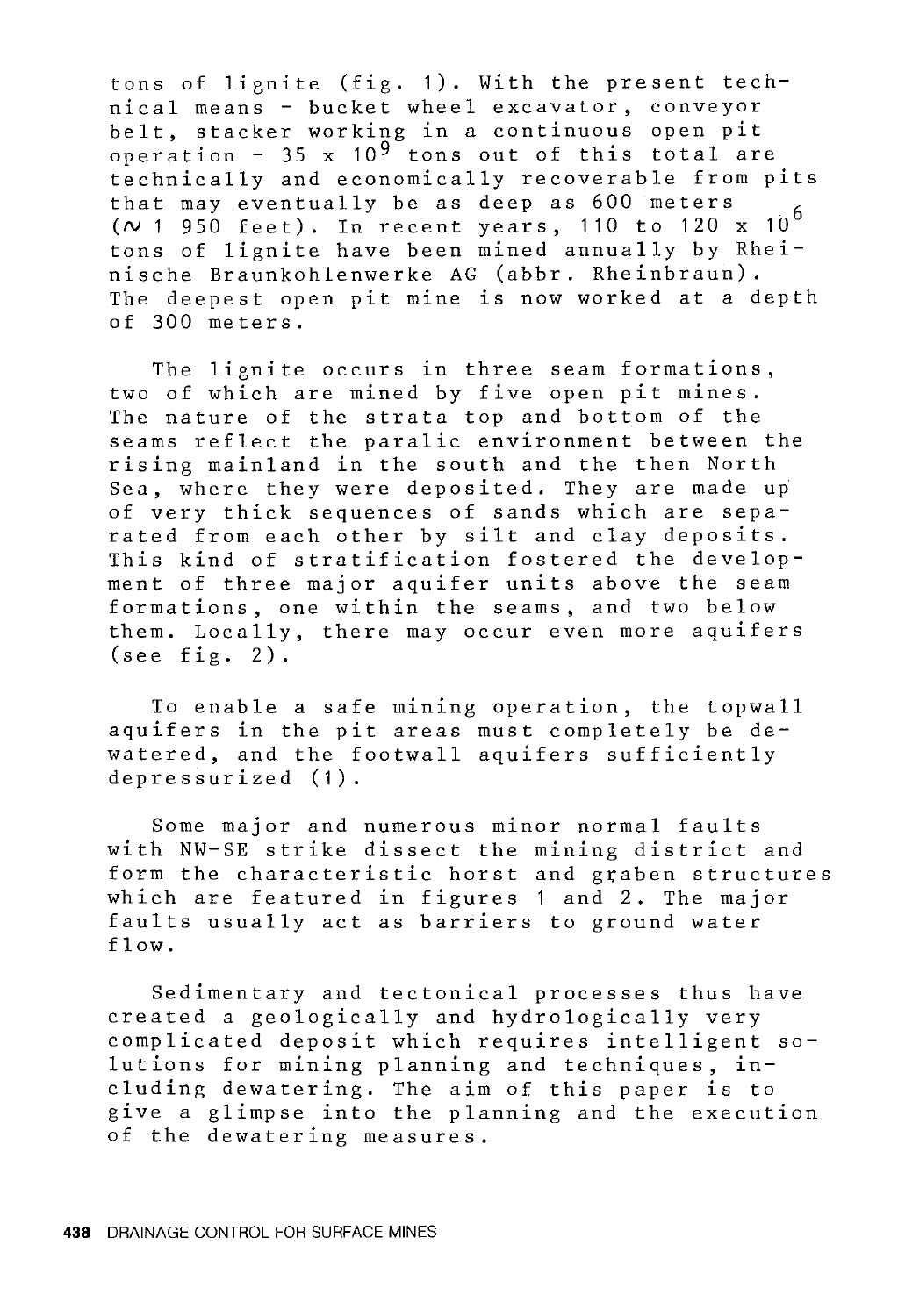![](_page_2_Figure_0.jpeg)

Figure No. 1, Operating and planned open pit mines in the Rhenish Lignite Mining District

![](_page_2_Figure_2.jpeg)

Figure No. 2, Geological section across the mining district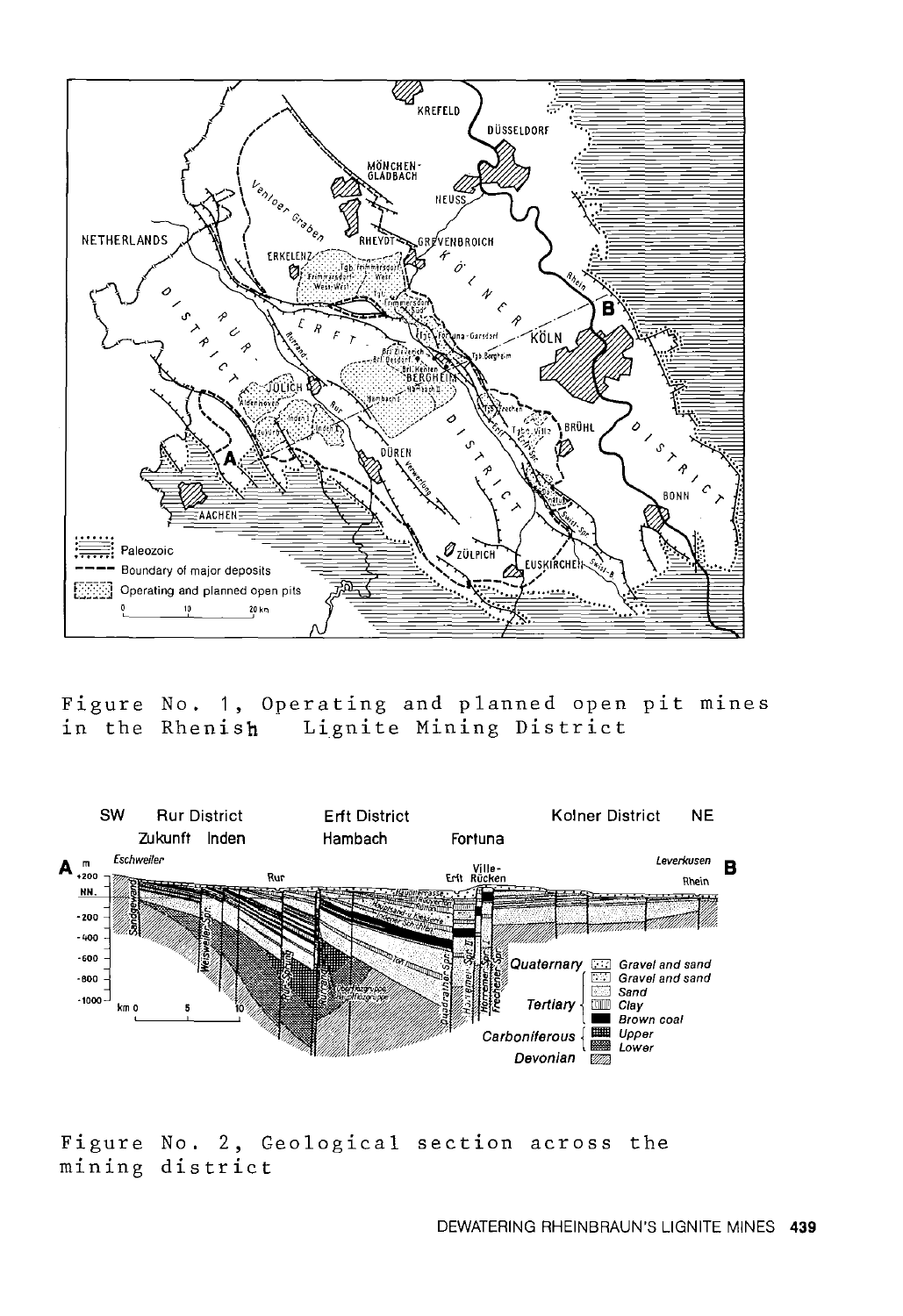# 1.2 Hydrological Investigations

The prerequisite for planning the adequate dewatering measures for an open pit lignite mine which may reach a depth of a few hundred meters, is information as complete as possible of the hydrologic parameters of the aquifers involved and of their boundary conditions. The latter may substantially vary in time in the course of maximum drawdown or even full depletion of an aquifer. Any investigation of a lignite deposit must be accompanied therefore by an investigation of the respective hydrologic properties and boundary conditions (1). The methods to compile and evaluate such data are standard practice and need not be mentioned. Special attention is given to maintaining a dense network of observation wells which are screened in the pumped aquifers. Many investigative bore holes are turned into such observation wells or piezometers. Rheinbraun drills approximately 25 000 meters *(N* 82 000 feet) per year for investigative or piezometer bore holes. Across the area which is affected by the withdrawal of ground water, approximately 3 100 piezometers are monitored permanently. Up to six of them, sealed against each other, are arranged in a single bore hole (fig. 3). State agencies and private users of ground water observe additional 1 600 piezometers.

# 2. PLANNING OF DEWATERING MEASURES

## 2.1 Introductory Remarks

The hydrological planning department of Rheinbraun sees its responsibilities as follows:

- within the longterm planning process, the dewatering schemes for open pit mines are to be designed, the cross rates of discharge to be calculated and the effects of ground water withdrawal to be determined

- within the shortterm planning process, the individual wells, galleries of wells and other dewatering means are to be designed, their operation monitored and their effects continuously checked against the theoretical calculations.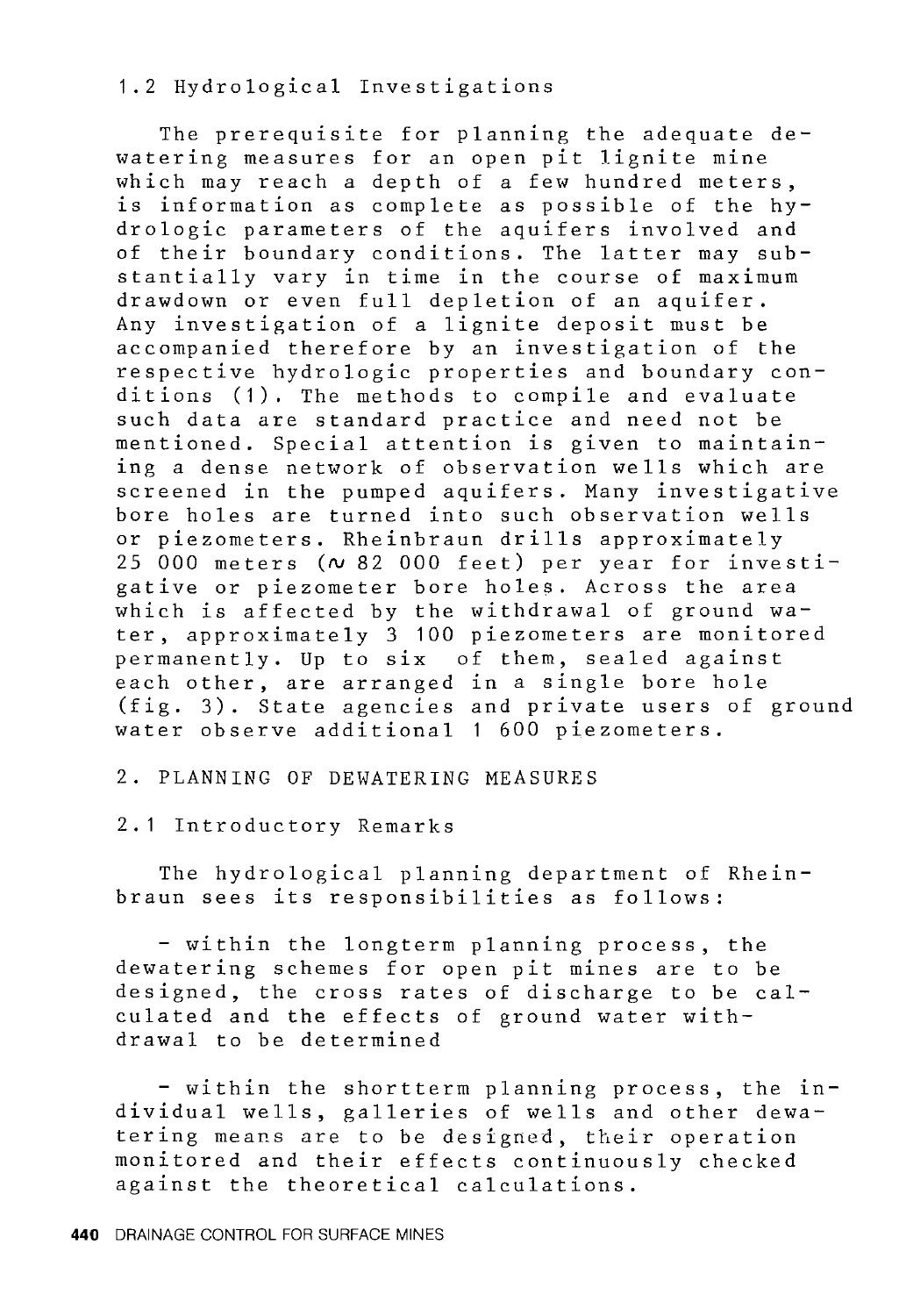#### **Multiple observation point**

![](_page_4_Figure_1.jpeg)

Figure No. 3, Piezometer group in a single bore hole

In doing so, several approaches to solve the interesting problems are chosen. Based on the classical well formulas of Dupuit-Thiem and the semi-empiric investigations of Sichardt (2), diagrams were developed which permit a prompt design of gravel packed dewatering wells. These take into account the maximum or Sichardt's capacities at different phases of drawdown.

Versatile tools are ground water budgets that quite often enable the hydrologists to assess hydraulic parameters, especially the specific yield, and certain boundary conditions.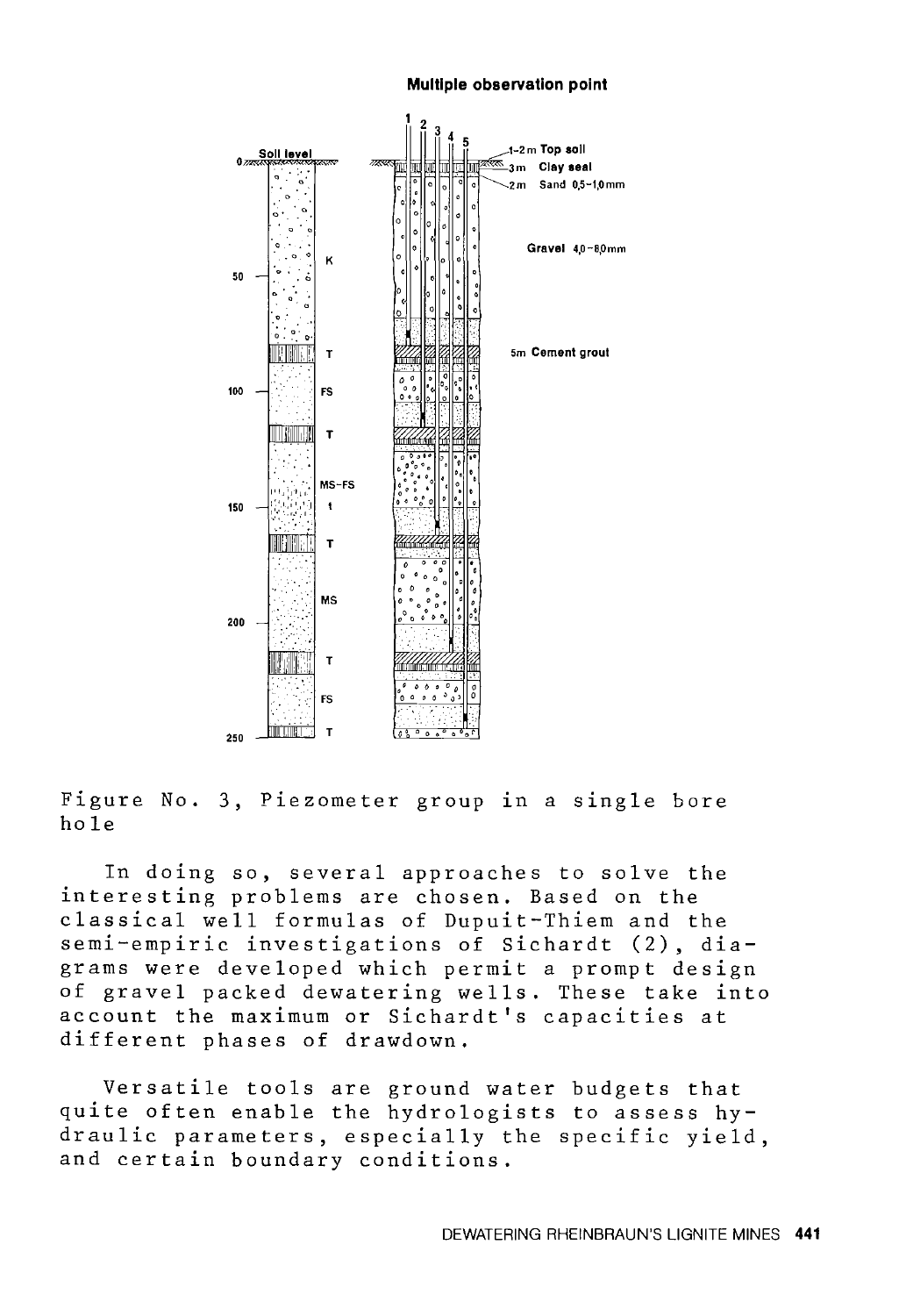The major tools, however, are methods to model the dewatering processes by simulation. Traditionally, Rheinbraun's hydrological department has employed one-dimensional approximate methods, originally developed by Siemon (3). For the past years, however, numerical two-dimensional aquifer models have come in use (4).

2.2 One-dimensional Approximation of Dewatering Process

Siemon (3), observing the development of the cones of depression in result of large-scale dewatering for lignite mines, noted typical patterns during the growth of the cones. He termed them phases of drawdown.

During the first phase, a gallery of dewatering wells discharges at maximum capacity. Most of the withdrawn ground water is taken from storage. The cone develops as schematically shown in fig. 4-1.

The second phase of drawdown is characterized by a decrease of the rate of discharge due to decreasing capacities of the wells. A higher percentage of discharged water is now from recharge, the cone of depression flattens, and withdrawal of water in storage occurs more or less evenly across the cone  $(fie, 4-2)$ .

 $Q_1$  >  $Q_2$  >  $Q_3$ 

![](_page_5_Figure_6.jpeg)

Withdrawal of Ground Water from Storage

Figure No. 4, Consecutive phases of drawdown in an aquifer due to mine dewatering, after (3)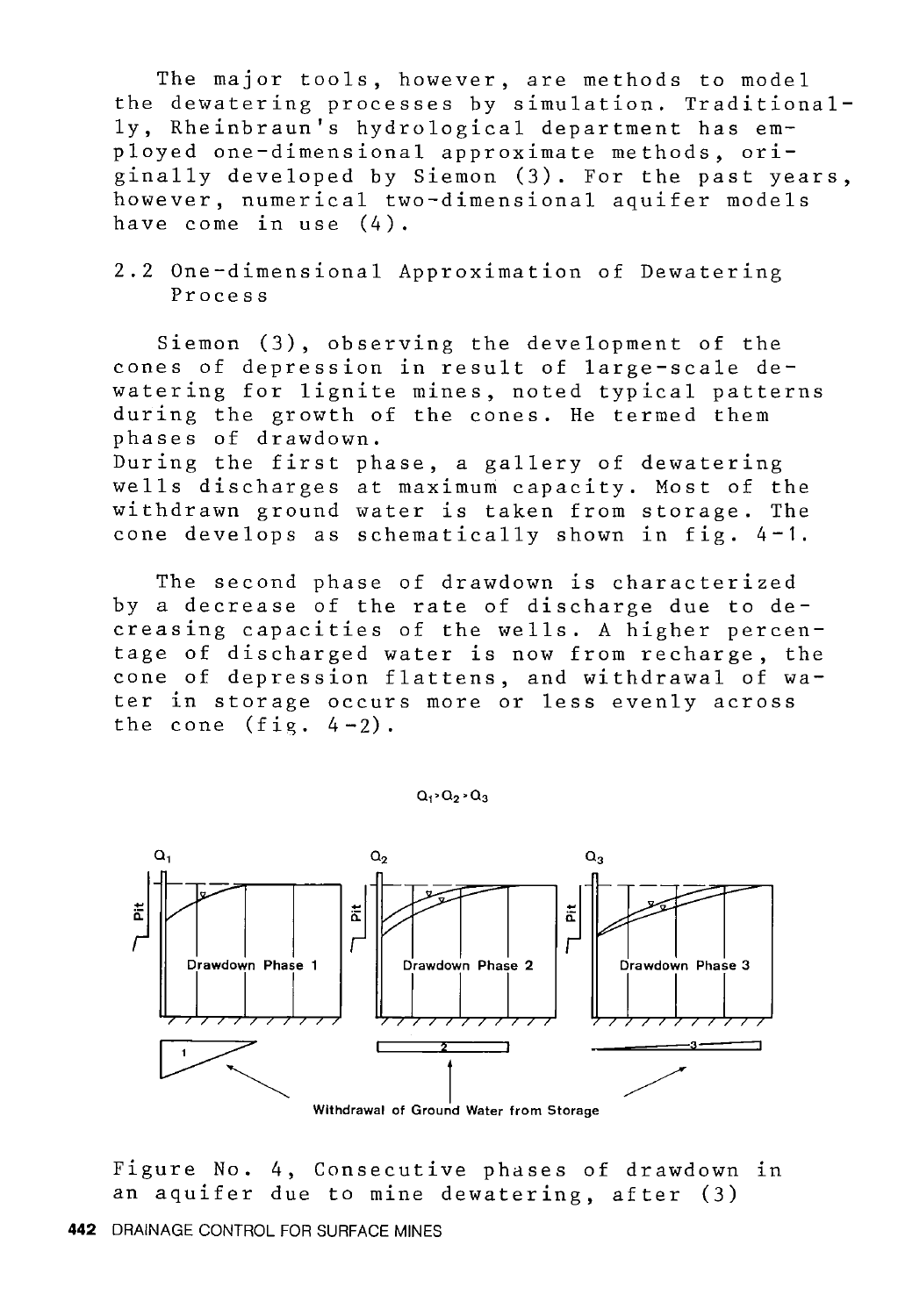To the end of the third phase, the drawdown along the perimeter of the mine has arrived at the required level, and the cone, no more deepening any more, tends to stabilize by adjusting to the rate of recharge (fig. 4-3).

The second phase exists over a long period of the dewatering process. On assuming the even withdrawal of water in storage to be effective and taking account of the boundary conditions the calculation of heads in sections for parallel flow and radial flow becomes possible. This enables the hydrologist to determine for given drawdowns and rates of discharge in the center of the dewatering gallery successive phases of drawdown. Despite inherent errors this method has proven very suitable to model the dewatering process for a mine in more or less good approximation.

2.3 Two-dimensional Numerical Modelling 2.3.1 Mathematical Ground Water Model

The present numerical program GW1 (Ground Water One) was developed for the hydrogeologic conditions of the Rhenish Lignite District. It is based on a mathematical model which utilizes a finite difference method to compute the distribution of head in an aquifer under steady-state or unsteady-state conditions (4, 5).

The continuous aquifer is replaced by a nonuniformly spaced grid of acute triangles, a system which permits a rather accurate image of irregularly shaped aquifer boundaries (6). Thus, Darcy's law is applied to calculate the partial flow rates along the sides of the triangles. The continuity equation becomes an equation that describes for any nodal point the node-to-node water transfer rates, the rate of water released from, or taken into storage, the withdrawal rate and the rates of recharge and/or discharge (e. g. leakage to or from the aquifer). Any nodal point of such a grid is surrounded by o neighbouring nodal points. The mid-verticals of the sides of the triangles form a polygon, the area of which, A<sub>R</sub>, is represented by nodal point B (see fig. 5). The area  $A_B$  is the surface area of a vertical aquifer prism whose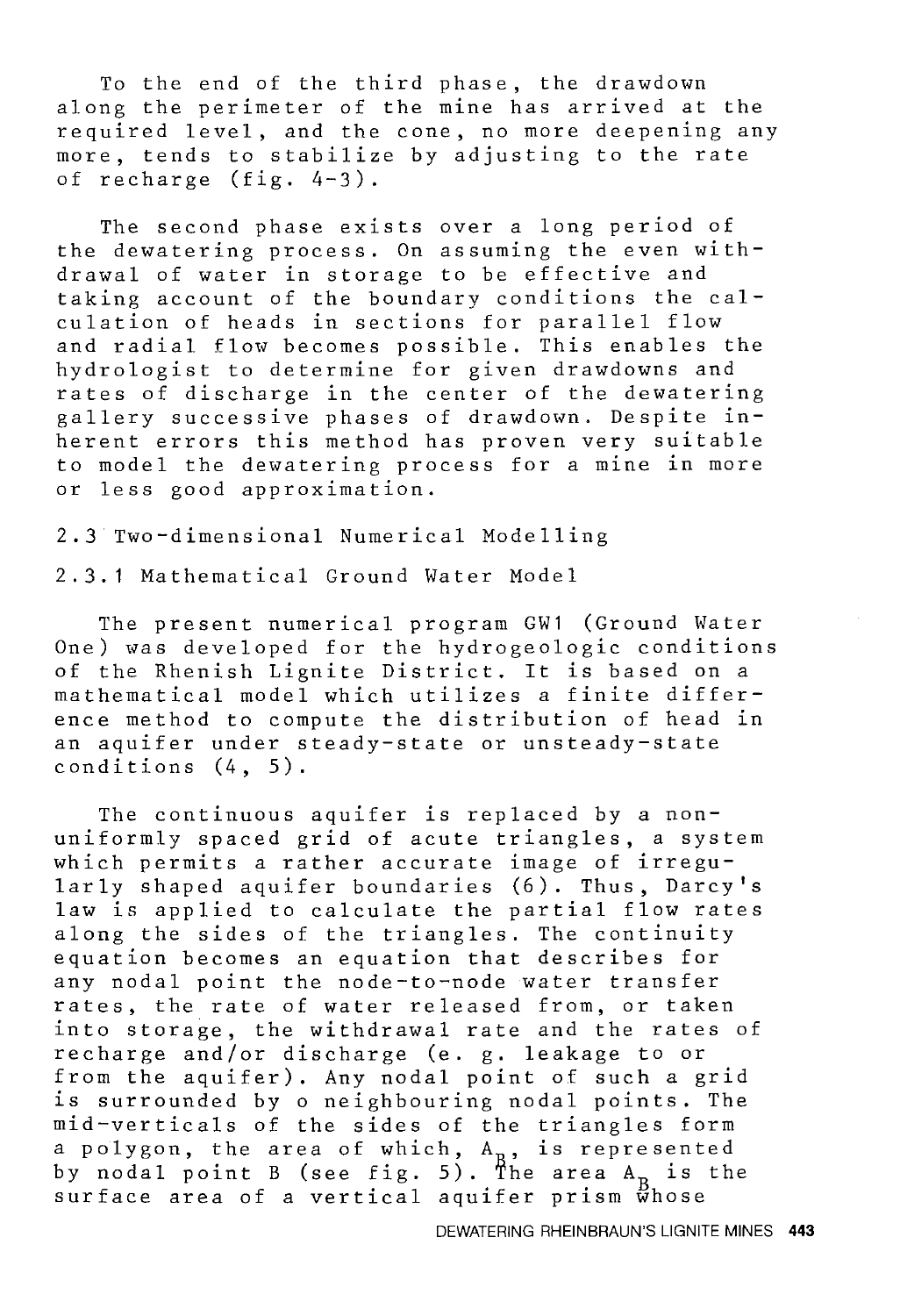properties are characterized by the assigned parameters.

The interval  $r_{p,i}$  describes the width of the cross-sectional area between nodal point B and its jth neighbouring nodal point (fig. 5).

![](_page_7_Figure_2.jpeg)

Figure No. 5, Basic element of triangle grid

In analogy to the spatial discretion of the aquifer, the continuous process of unsteady-state flow is replaced in the mathematical model by a discrete series of quasi-steady state flow states.

The continuity equation in nodal point B requires the sum of all node-to-node B water transfer rates plus the sum of all water rates leaving or entering the system in B to be equal to the change of storage in the aquifer prism per time increment.

$$
\sum_{j=1}^{8} Y_{Bj} \times (h_{j, u+1} - h_{B, u+1}) + Q_{sonst, u+1}
$$
  
=  $\frac{A_{B} \times S_{B}}{\Delta t} (h_{B, u+1} - h_{B, u})$  (1)

where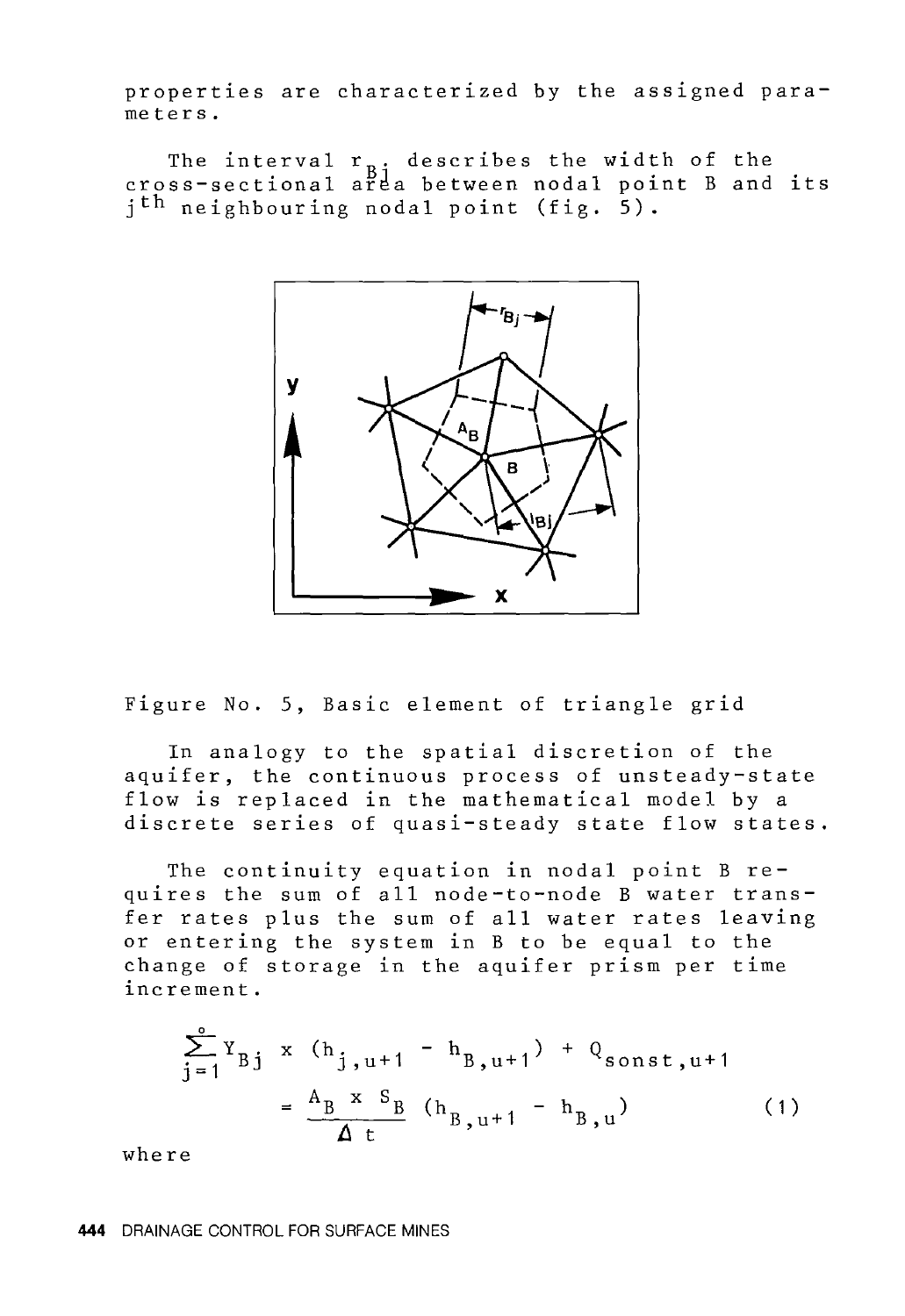$$
Y_{Bj} = \frac{r_{Bj}}{1_{Bj}} \times m_{Bj} \times K_{Bj}
$$
 (2)

$$
Q_{\text{sonst}} = q_B \times A_B + Q_B \tag{3}
$$

and

| $\circ$ | = number of neighbouring nodal points                                                                                                                                                              |
|---------|----------------------------------------------------------------------------------------------------------------------------------------------------------------------------------------------------|
| n       | = index of time increment                                                                                                                                                                          |
|         | = saturated thickness                                                                                                                                                                              |
|         | $\begin{array}{ccc} m_B & = & saturated \; thickness \\ A^B & = & surface \; area \; represents \; K^B & = & hydraulic \; conductivity \end{array}$<br>= surface area represented by nodal point B |
|         |                                                                                                                                                                                                    |

Under steady state conditions, the right hand side of equation (1) becomes zero.

Calculation is based on the method of successive overrelaxation. By correction of the head calculated for the preceding iteration step, by the change of head, as deduced from the balance quantity Q (bracketed in equation (4)), a new value of head is calculated for a new time increment.

$$
h_{B, u+1}^{w+1} = h_{B, u+1}^{w} + \lambda x \left[ \sum_{j < B} Y_{Bj} x h_{j, u+1}^{w+1} + \sum_{j > B} Y_{Bj} x h_{j, u+1}^{w+1} - \frac{A_{B} x S_{B}}{j} h_{B, u+1}^{w} \right]
$$

$$
+\frac{A_{B}^{X S_{B}}}{\Delta t} h_{B,u} + Q_{sonst,u+1}
$$
 (4)

with 
$$
\lambda = \phi \times \Omega
$$
 (5)

$$
\Omega = \frac{1}{\sum_{j=1}^{8} Y_{Bj} + \frac{A_B x S_B}{\Delta t}}
$$
(6)

where

 $\mathfrak{D}$ factor to convert Q to h relaxation coefficient  $\frac{\phi}{w}$ iteration index

By utilizing equation (4), all nodal points will successively be calculated again and again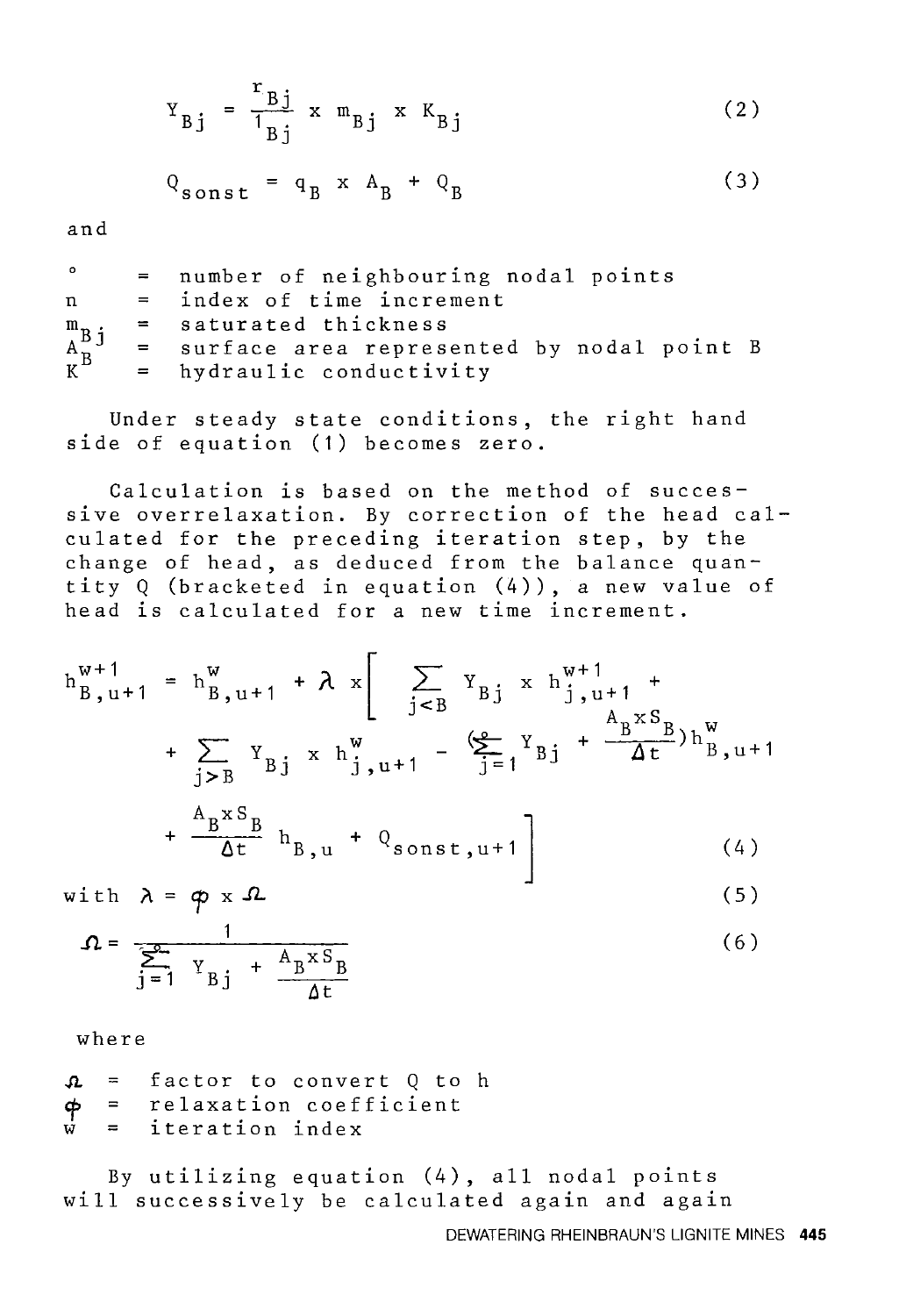until the balance quantity is less than a given value.

The water table of an unconfined aquifer is taken account of by setting the saturated thickness equal to the head that was calculated for the preceding iteration step.

2.3.2 Modelling the Dewatering Process for an Open Pit Mine

Ground water flow problems that must be solved by numerical modelling of a dewatering process for a mine differ somewhat from those usually encountered by hydrologists. Any mine dewatering aims at completely depleting the aquifer portion top of the lowermost working level within the mine. In general, during ground water withdrawal, an initially confined aquifer will successively become unconfined and finally, in the working area, be fully depleted. Withdrawal is usually accomplished by gravel packed tube wells. Here, the special need arises to simulate discharging wells and to compute their maximum capacity as function of the head just outside of the well.

The hydraulically possible rate of discharge per well and time increment must be computable by the program to allow for proper selection of the appropriate pump.

In any nodal point, where the initially confined aquifer becomes unconfined, the storage coefficient S changes to the specific yield Sy. Due to the fact, that S and Sy usually differ by several powers of ten, equation (4) may easily become unstable. Busch & Luckner (7) recommend a numerical procedure to compensate for the jump of S. In GW1, this is done by setting the head h in any nodal point equal to  $z_0$ , the top of the aqui-<br>fer, as soon h becomes less than  $z_0$ . From the next iterative step on, storativity in this nodal point is represented by Sy. Depletion of the aquifer is solved for in a similar way. As soon as the head h falls short of the base, z<sub>u</sub>, of the aquifer, the respective nodal point is

taken out of computation. The total flux to this nodal point thus is set to zero. Flow then occurs

**446** DRAINAGE CONTROL FOR SURFACE MINES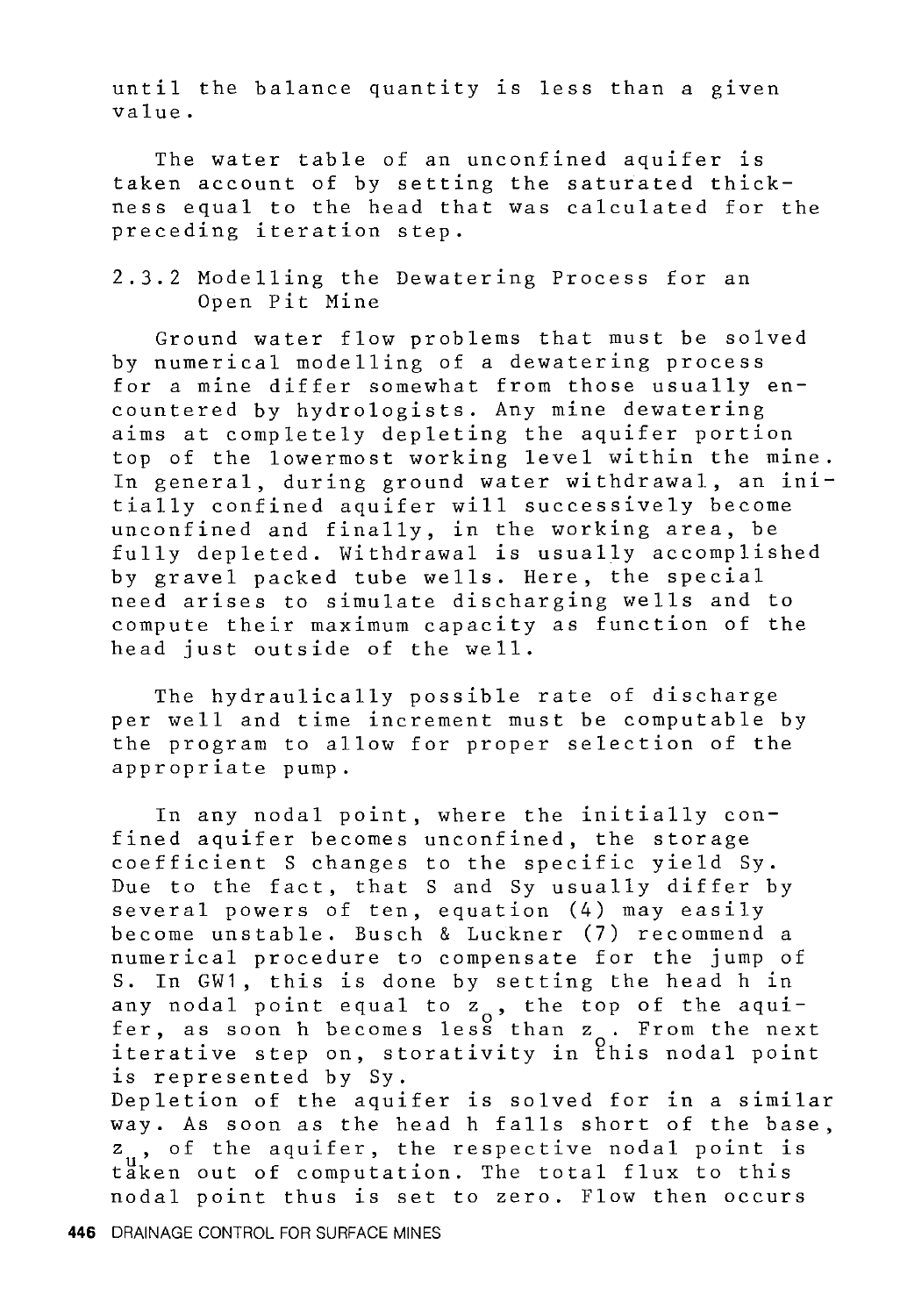around the depleted part of the aquifer.

Single dewatering wells and galleries of wells are simulated by summing up the rates of discharge of all wells that fall into the surface area  $A_B$  of<br>the aquifer prism and assigning the sum  $Q_{\text{max}}$  to the aquifer prism and assigning the sum  $Q_{\mathtt{const}}^{\mathtt{B}}$ to the respective nodal point B. The head  $h_{\text{R}}$  computed this way represents the average head of the prism. As a rule, it will be substantially higher than the water table in a well. To design the dewatering wells and to calculate their maximum capacities, the heads at the effective radii of the wells must be known, however. Since the linearity of Darcy's law does not hold any more in the vicinity of a discharging well in an unconfined aquifer, another approach, that is based on Sichardt's concept, had to be made (2).

The water table for a well under quasi steadystate conditions, that is located in a nodal point, is calculated by utilizing Thiem's formula

$$
h_{\text{well}} = \overline{h} - \frac{Q}{2\pi\kappa\overline{m}} \quad \ln \frac{\overline{r}}{r_{\text{well}}}
$$

where

| $\frac{h}{h}$ we 11     |         | = head at effective radius of well                                                                    |
|-------------------------|---------|-------------------------------------------------------------------------------------------------------|
|                         |         | = arithmetical mean of heads of neigh-<br>boring nodal points                                         |
| $\overline{m}$          | $=$ $-$ | arithmetical mean of saturated thick-<br>nesses between nodal point and neigh-<br>boring nodal points |
| $\overline{\mathbf{r}}$ |         | = arithmetical mean of horizontal distan-<br>ces to neighboring nodal points                          |
| $r$ <sub>well</sub>     |         | = effective radius of well, identical with<br>drill hole radius                                       |

For a node representing more than one well, the drawdown must be reduced. Due to the principle of superposition, the resulting cone of depression will be considerably deeper than the individual cones around the wells. To enable determination of the head at each well, a reduction factor, fi, was devised.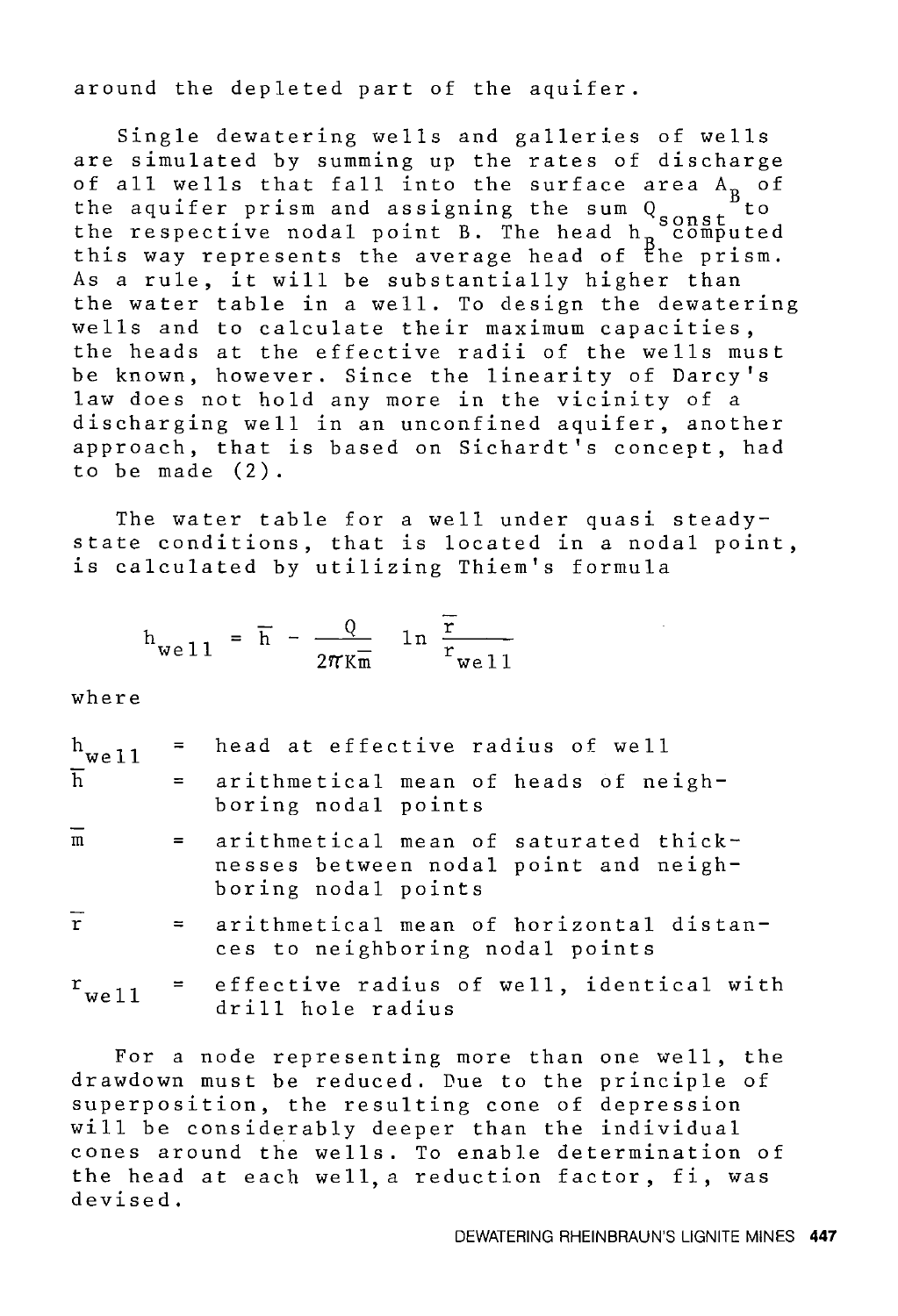From

$$
h_{\text{well}} = \overline{h} - s_{\text{well}} \tag{7}
$$

follows

$$
h_{\text{well}} = \overline{h} - f_i \times s_{\text{well}} \tag{8}
$$

where

 $f_i$  = reduction factor.

Its numerical value varies between 1.0 for one well and 0.3 for seven and more wells per nodal point.

The yield of a well discharging from an unconfined aquifer is limited by the so-called Sichardt's maximum capacity (2).

This maximum capacity is the product of wetted area of the well (assumption: wetted area is fully screened) and specific discharge v at the effective radius of the well.

$$
Q_{\text{max}} = 2\pi \times r_{\text{well}} \times \overline{h}_{\text{well}} \times K \times I_{\text{max}}
$$
(9)  
and  

$$
I_{\text{max}} = \frac{1}{15/K}
$$
 (dimensionally in-  
correct!) (10)

where

 $Q_{max}$  = Sichardt's maximum capacity  $I_{max}$  = maximum hydraulic gradient  $K =$  hydraulic conductivity

Inserting equation (10) in equation (9) yields

$$
Q_{\text{max}} = 2\pi \times r_{\text{well}} \times h_{\text{well}} \times \frac{\sqrt{K}}{15} \quad (11)
$$

After each time increment, the program compares the discharge Q with the maximum capacity  $Q_{max}$ . In the discharge Q with the maximum capacity Q max.<br>addition, it controls Reynolds' number if it exceeds the numerical value of 2 (assumed to be the upper limit of laminar flow). As soon as one of both conditions no longer holds, the time increment must be recalculated with a reduced rate of discharge.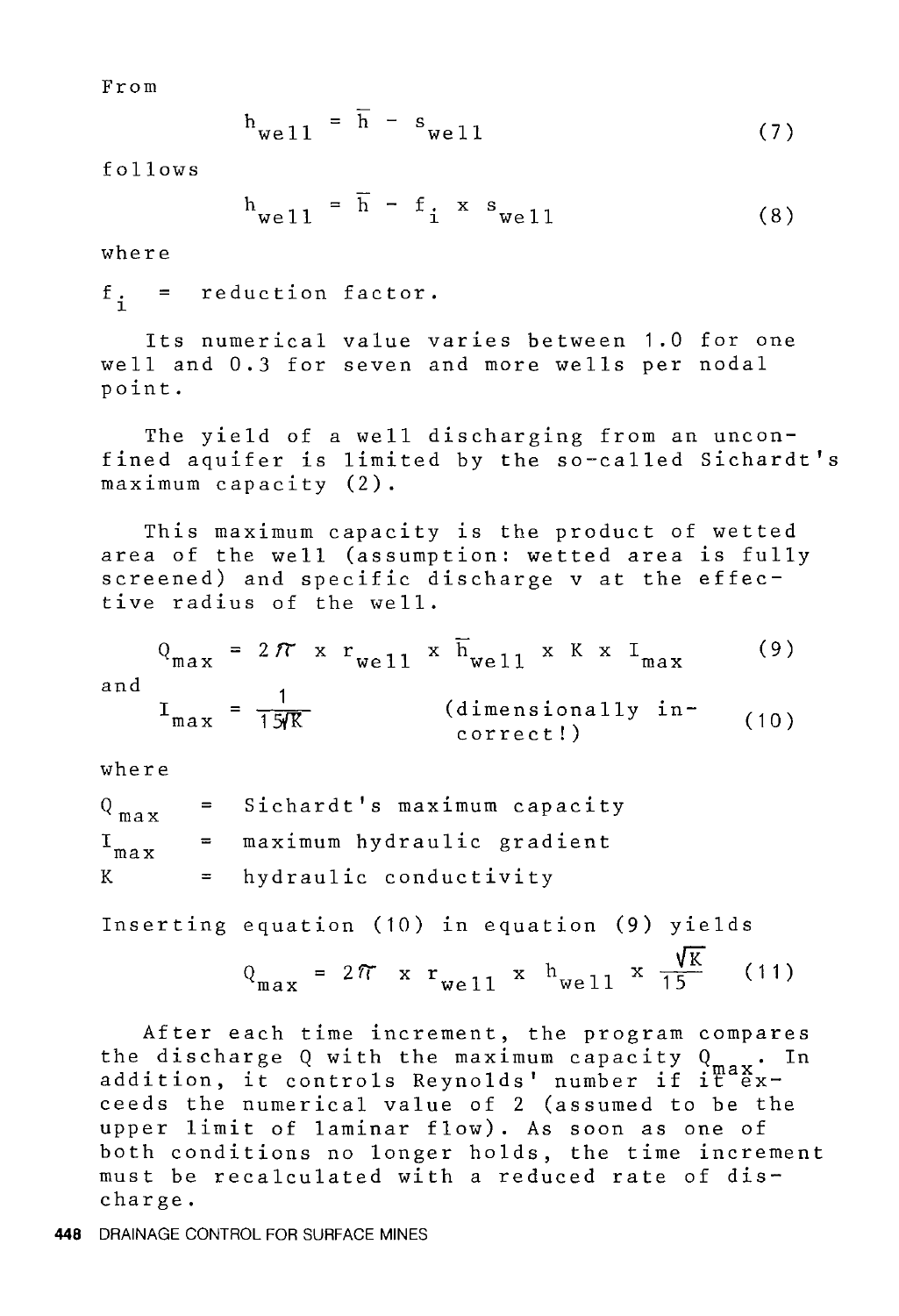![](_page_12_Figure_0.jpeg)

Figure No. 6, Example of plotted model grid.The flow is directed from West to East. The toothed line represents the perimeter of the mine.

A few examples of plots of a run of this model serve to illustrate the results. A cutout of a plotted model grid is shown in fig. no. 6. The ground water flow is directed from west to east towards the open pit. Nodal points 44 through 47 represent the aquifer portion within the boundaries of this pit. Nodal points 11, 12, 14, 16, 17 simulate sites of dewatering wells. In fig. no. 7 a, top and bottom of the aquifer are indicated by full lines (on the original plots, upper and lower aquifer boundaries are marked in a different color). Differently dotted lines represent successive stages of drawdown after 3 months and 20 days, 6 months and so on.

Fig. 7 a and 7 b show drawdown vs distance graphs for different time steps and drawdown vs time graphs for nodal.point 28 just in front of the perimeter of the mine.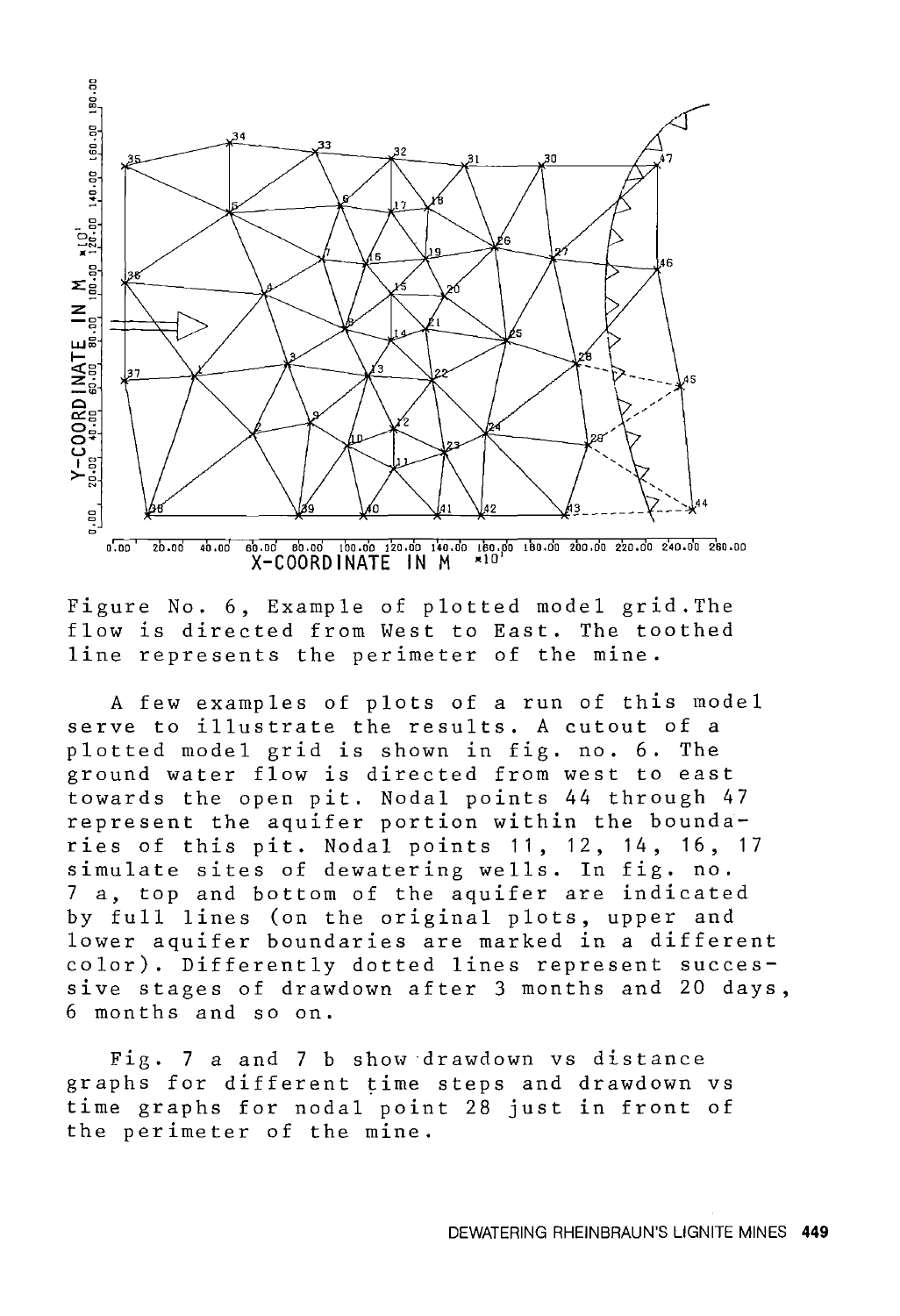![](_page_13_Figure_0.jpeg)

Figure No. 7 a, Drawdown vs. distance plot of successive stages of drawdown.

![](_page_13_Figure_2.jpeg)

HYDRAULIC GRADIENT HEIGHT FOR NODAL POINT 28

Figure No. 7 b, Drawdown vs. time plot for nodal point 28.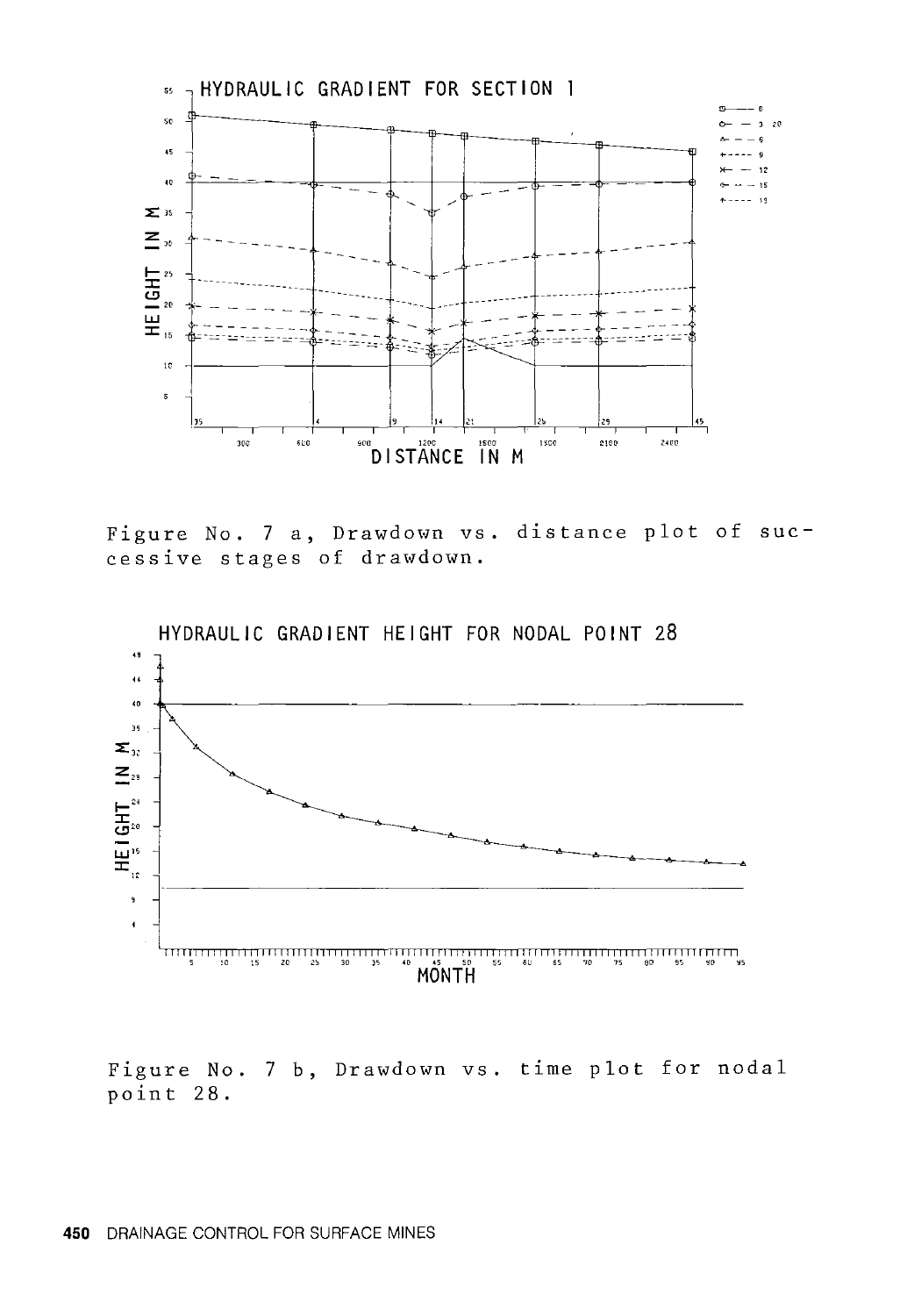# 3. EXECUTION OF DEWATERING MEASURES

3. 1 Introductory Remarks

The transmissivities of the water-bearing strata top and bottom of the coal reach values as high as  $T = 5 \times 10^{-2} \text{ m}^2 \text{s}^{-1}$  ( $\omega$ 3.5 x 10<sup>5</sup> US gallons/day foot). Such high transmissivities and the large areal extent of these strata render gravity discharge by vertical tube wells the only economical solution to withdraw the large rates of water as necessary.

To lift the water from great depths to the ground surface, high-capacity submersible motor pumps are required which, in turn, demand large drilling diameters and likewise large widths of screens and casings. Today, company-operated drilling rigs regularly sink wells down to depths of more than 500 meters ( $\sim$  1 650 feet). Standard drilling diameters range between 1 200 and 1 800 mm (about 48 inches and 71 inches) and nominal widths of well screens and inner casings between 300 mm and 800 mm (about 12 inches and 32 inches). All wells are drilled by means of a reverse circulation drilling method (8).

3.2 Reverse Circulation Air Injection Drilling Method

Reverse circulation methods are characterized by the drilling fluid descending within the annulus between drill rods and bore hole wall and ascending loaded with cuttings. Upon discharge into the settling pond, the cuttings settle out and the sediment-free fluid begins its cycle again. The air injection method as applied by Rheinbraun maintains this cycle by injecting pressured air into the drill rods via inlet nozzles above the drill bit or the drill collars. As drilling fluid, untreated water is usually employed.

Fig. 8 shows schematically the operation of such a rig. Generally the bore hole remains stable during drilling only because of the difference in heads of the drill water column and the aquifer. This minimum must not fall short of 3 meters  $(v 10 \text{ feet}), i. e., in case of an artesian$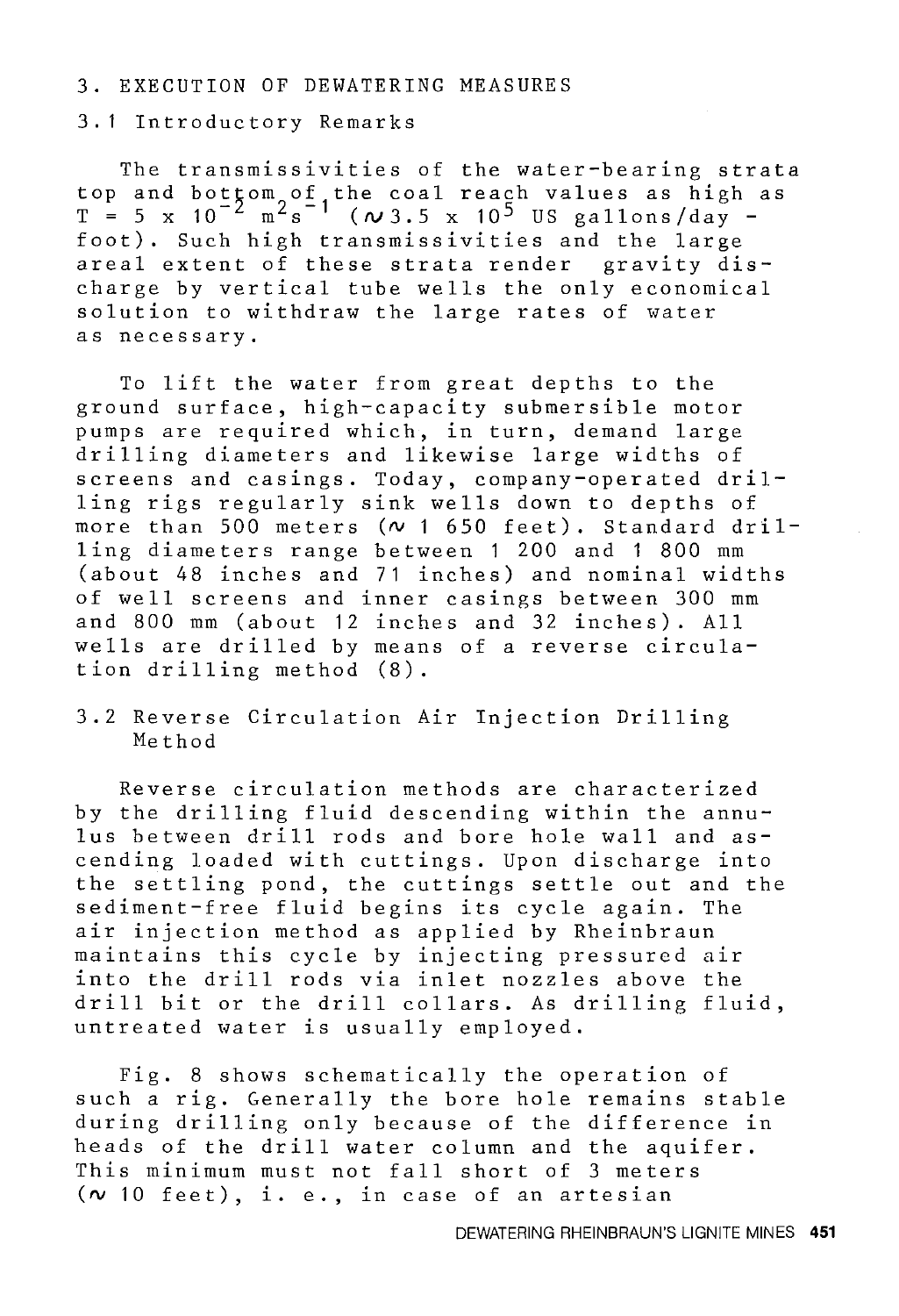![](_page_15_Figure_1.jpeg)

Figure No. 8, Working scheme of a reverse circulation air injection drilling rig (9).

The diagram of figure 9 shows the sequence of operations for an average 500 m - well (8). Considering preparatory and finishing work, the average rate of progress of a L 15-rig is 12 meters *(N* 40 feet) per 8 hour-shift. This figure increases to 50 meters *(N* 165 feet) per shift if only the drilling job is considered.

Rheinbraun employs exclusively trailer-mounted Wirth drilling rigs. Their derricks, draw and feed works are designed to also handle the strings of casings and screens during installation. The table below gives some technical data of Wirth rigs operated by Rheinbraun.

**452** DRAINAGE CONTROL FOR SURFACE MINES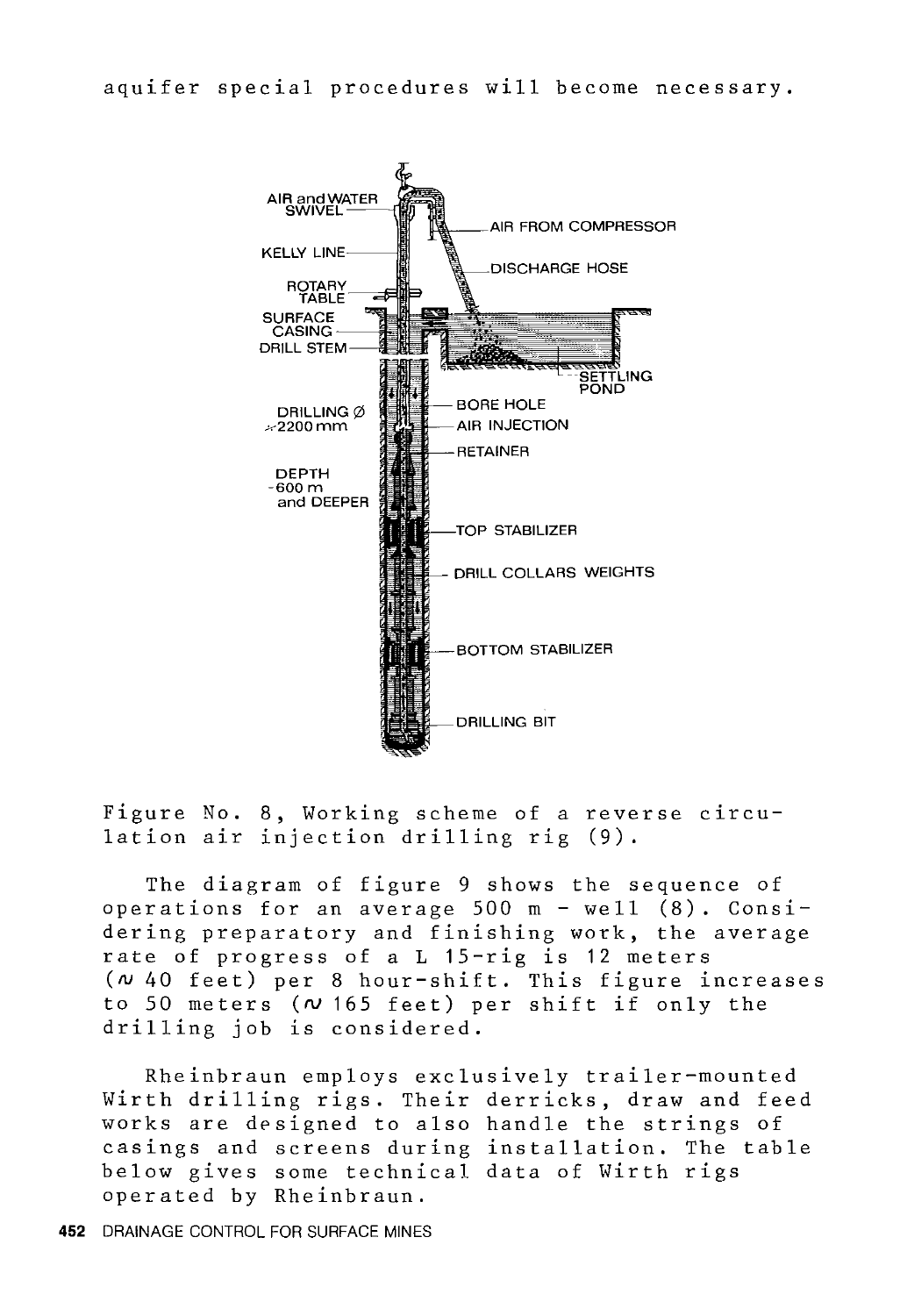| Type                                            | L <sub>4</sub>                                                        | L 10                                                                                        | L 15                                                                                       |
|-------------------------------------------------|-----------------------------------------------------------------------|---------------------------------------------------------------------------------------------|--------------------------------------------------------------------------------------------|
| Drive                                           | 230 HP diesel<br>engine                                               | 200 HP diesel<br>engine                                                                     | 250 HP diesel<br>engine                                                                    |
| Hook load                                       |                                                                       |                                                                                             |                                                                                            |
| a. regular<br>b. maximum                        | 36 metric tons<br>72 metric tons                                      | 100 metric tons<br>120 metric tons                                                          | 160 metric tons<br>195 metric tons                                                         |
| Compressor<br>Regular duties<br>with Rheinbraun | 5.7 cubic meters<br>per minute<br>(∿1 500 US gal=<br>lons per minute) | 20 cubic meters<br>per minute<br>$(\sim 5, 280, 0)$ s gal-<br>lons per minute)<br>(2 units) | 20 cubic meters<br>per minute<br>$(\sim 5\,280\,$ US gal-<br>lons per minute)<br>(2 units) |
| a. drilling                                     |                                                                       |                                                                                             |                                                                                            |
| diameters                                       | $1200 - 1700$<br>millimeters<br>$(\sim 48$ inches $-$<br>67 inches)   | 1 200 - 1 700<br>millimeters<br>$(\sim 48$ inches $-$<br>67 inches)                         | 1 200 - 1 700<br>millimeters<br>$(\nu$ 48 inches $-$<br>67 inches)                         |
| b. drilling                                     |                                                                       |                                                                                             |                                                                                            |
| depths                                          | 400 meters                                                            | 600 meters                                                                                  | 600 meters                                                                                 |

Theoretical investigations and field tests revealed that the rate of fluid (water) circulation in 300 mm (12 inches) drill-rods amounts to approximately 12 to 18 cubic meters per minute *(N* 3 170 through 4 755 US gallons per minute). Depending on the depth of injection, between 15 and 30 cubic meters per minute in compressed air at pressures up to 20 bars *(N* 290 pounds per square inch) has to be blown into the drill stem. The total discharge is then 12 cubic meters per minute at a content of solids of approximately 8 per cent. This figure is equivalent to a discharge of 130 through 140 (metric) tons of drill cuttings per hour (9).

The only drill bits still in use are roller bits, i. e. flat head roller bits and multiplestage bits. To guarantee plumbness, up to eight drill collars, each having a weight of 6 (metric) tons and two stabilizers, are added to the bits. Rheinbraun no longer uses excentric (Züblin) bits. Experience showed that the drilling progress in dewatered, i. e. compacted sediments was unsatisfactory when these bits were employed.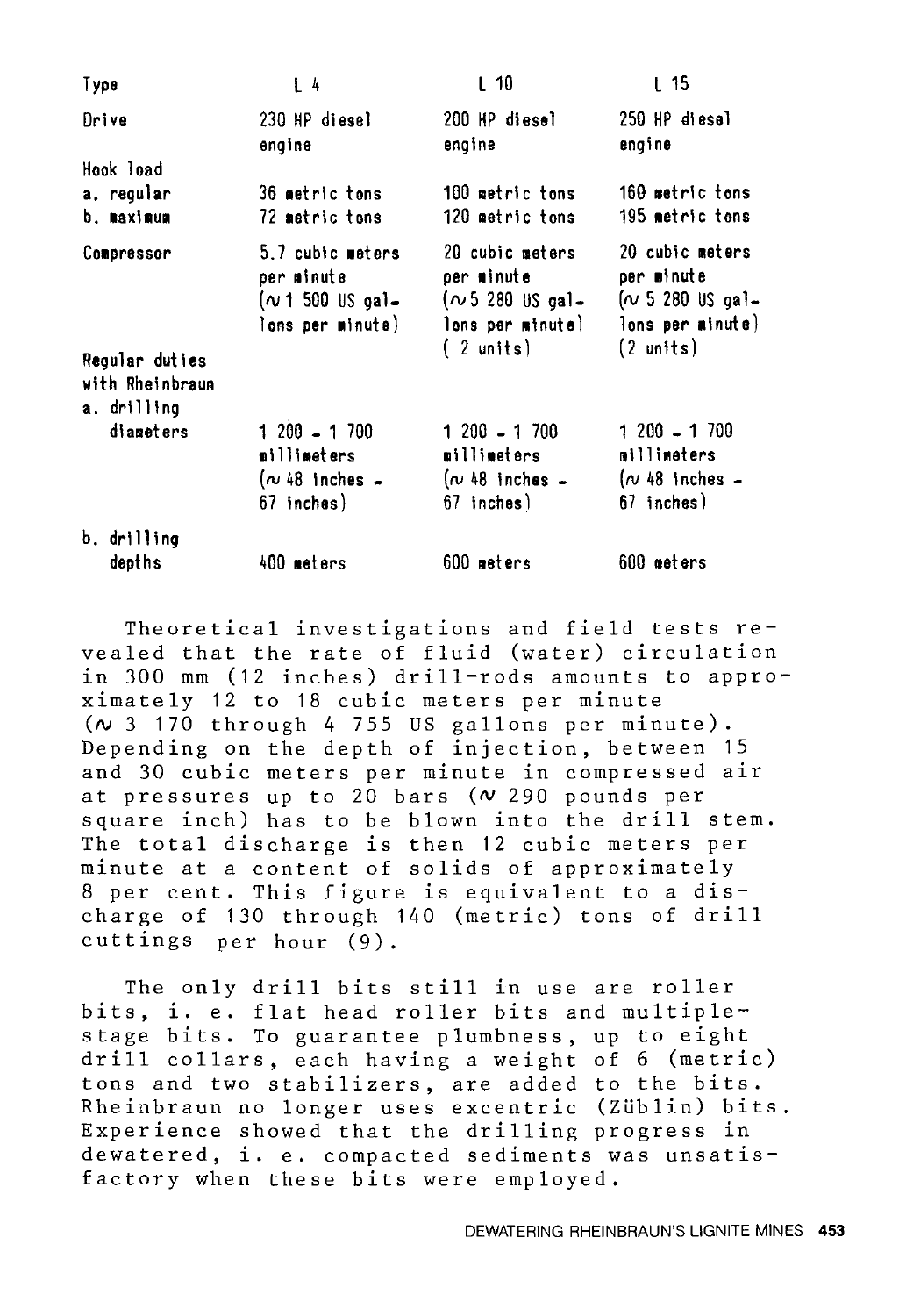![](_page_17_Figure_0.jpeg)

Figure No. 9, Work vs. time diagram for an average 500 meters - dewatering well.

As already mentioned, untreated water serves usually as drilling fluid. Difficulties arise, however, when drilling certain clay formations, because the clays tend to swell by water absorption and to cave in. To overcome these difficulties, natural or synthetic polymeric additives, such as carboxylmethylcellulose (CMC) and Stokopol (a polyacrylamide) are put into the water to increase its viscosity and to hinder the water molecules from entering the crystal lattice of the clay (10).

# 3.3 Well Design

All dewatering wells are equipped with asbestoscement inner casings and screens (fig. 10). Special couplings allow for a suspended installation.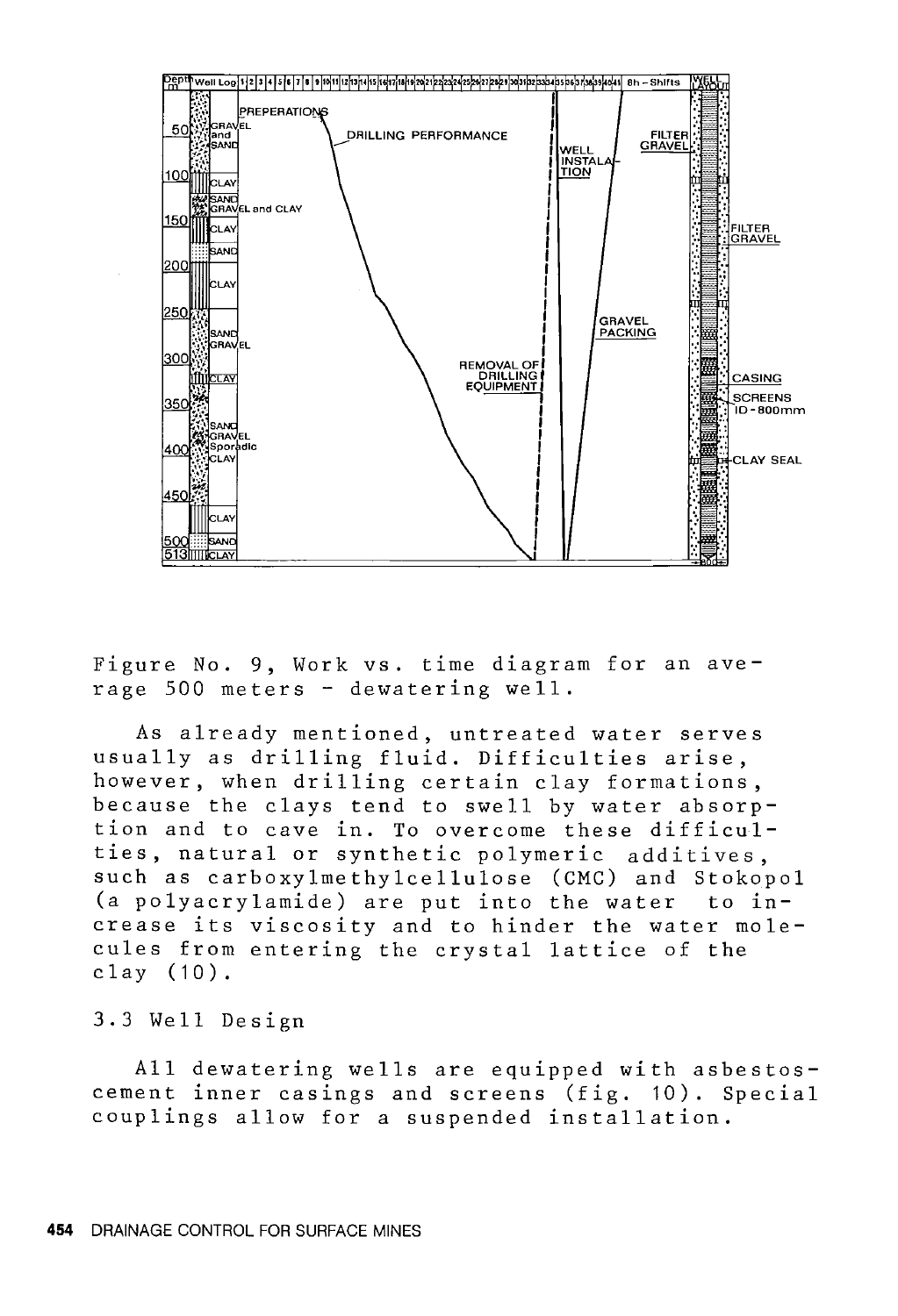![](_page_18_Picture_0.jpeg)

Figure No. 10, Asbestos-cement inner casings and gravel wall screens ready for assembly. Some of the couplings are equipped with spacers.

Both casings and screens are distinguished by high tensile strength and sufficient crushing strength. They are corrosion-resistant, i. e. they are hardly affected by aging processes. Below depths of 350 m  $(\sim 1$  150 feet) the casings are wrapped with styrofoam bodies to increase their buoyancy, i. e. to make up for higher tensile stresses. Wells equipped with asbestos-cement tubes can be easily cut portion by portion by the excavators. Even their angular fragments can be transported via the conveyor belts without damaging the rubber. This property renders them very advantageous for continuous open pit mining where the dewatering wells are successively operated on any working level. Screens consist of pierced asbestos-cement pipes of the same widths that are coated with a 30 or 35 mm thick resin-glued gravel walls. The gradations of the gravel used for these walls are  $2 - 3$  mm,  $3 - 5$  mm,  $4 - 7$  mm.

Upon installing the string of casings and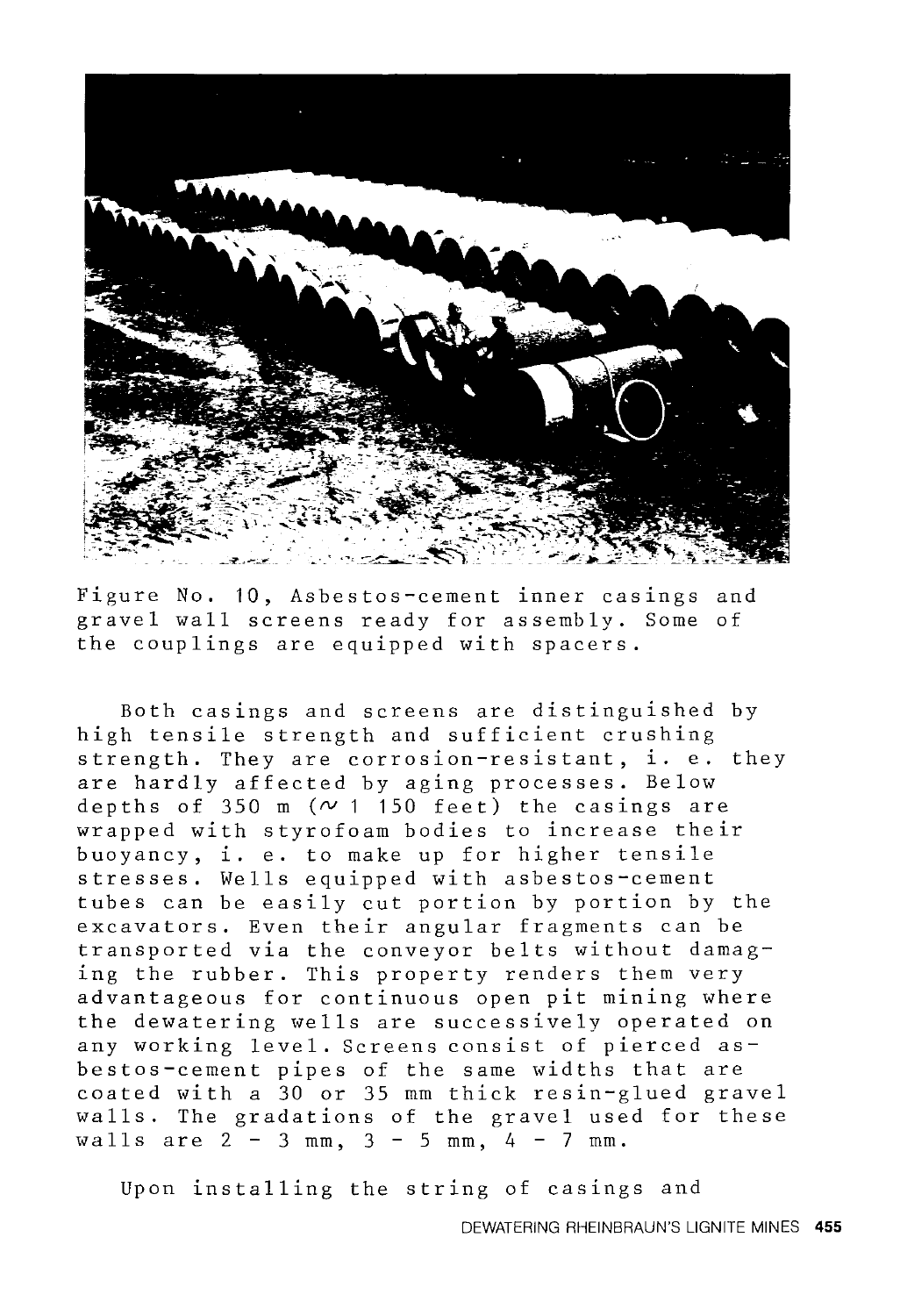screens and supporting them above ground surface, the annular space is carefully gravel packed (fig. 9). The method applied to ensure proper gradation of filter gravel uses a characteristic grain size of the water-bearing formation. Originally developed in Germany (11), it is also described by (12). It employs the standard relation

Gravel pack standard grain size = Aquifer standard grain size x screening factor

Aquifer standard grain sizes for any aquifer are taken from charts (11). The screening factor is defined as the increase in grain size necessary to prevent passing of aquifer material through the gravel pack. Usually, its numerical value ranges between 4 and 5.

3.4 Submersible Motor Pumps

Because of their well-known superiority to other pumps, Rheinbraun uses only submersible motor pumps for regular service. Right now, there are around 1 800 pumps in stock, about half of them are in service, the other in reserve or in repair. Two types may suffice to indicate the lower and upper capacity limits:

- Q: 0.035 cubic meters per minute at H: 35 meters  $(\sim$  925 US gallons per minute)  $(\sim 115$  feet)
- Q: 32.60 cubic meters per minute at H: 215 meters  $(\sim 8, 600, \text{US}$  gallons per minute)  $(v 705$  feet)

There are numerous other in between types such as pumps with higher delivery heads but lower rates of discharge. All larger pumps are of the doublesuction type. To extend their service time, which today may be as high as 32 000 hours, the larger pumps are exclusively powered by slow-moving motors. Depending on the rate of discharge, standard riser pipes between DN 100 and 400 (corresponding to

4 inches and 16 inches) are used.

Rheinbraun uses submersible motor pumps manufactured only by two German manufacturers, KSB and Ritz. Both pump producers have developed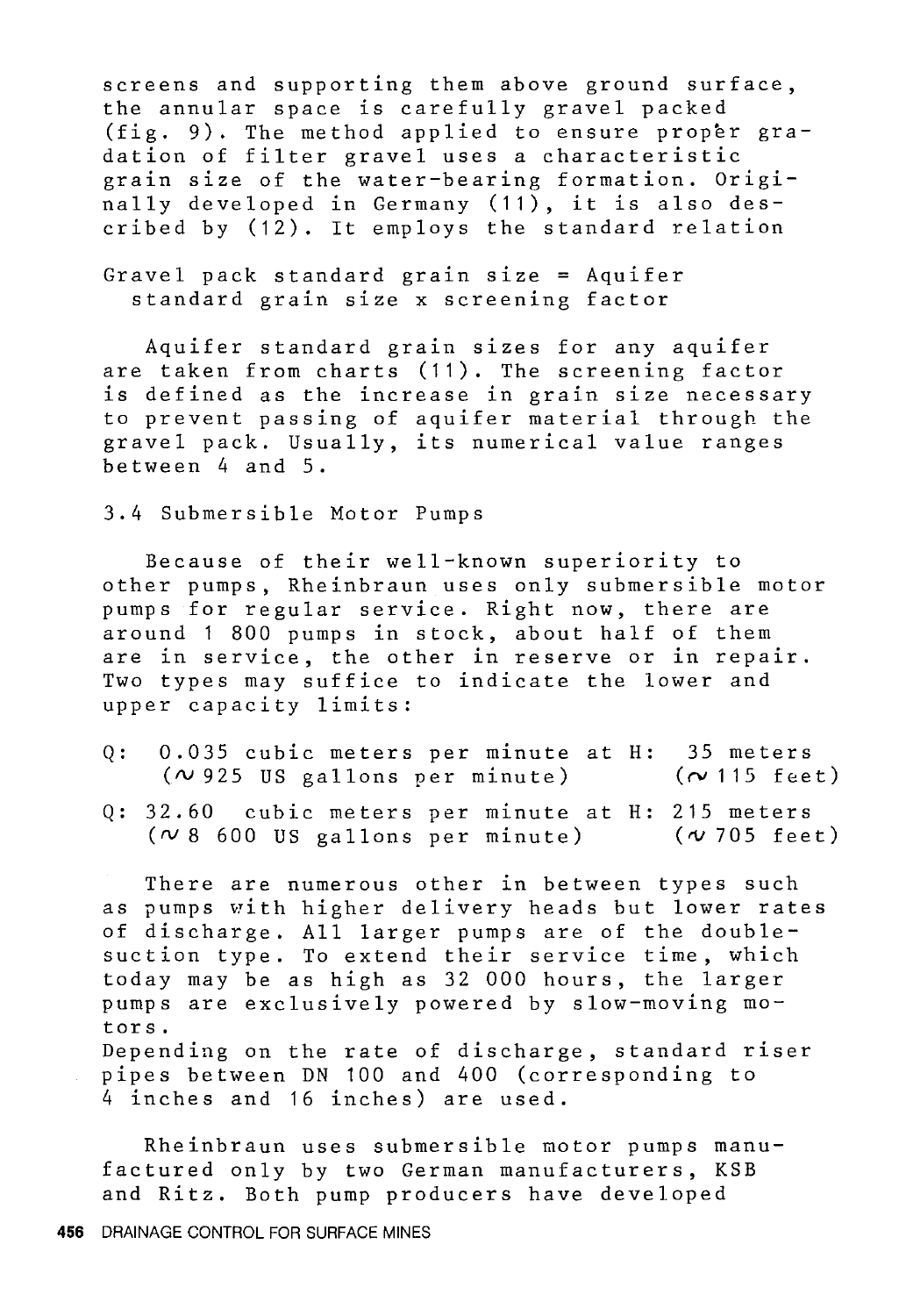several series of pumps, the performance curves of which link up with each other. Since at least two, often even six pump changes are necessary during the lifetime of a single well, selection of the suitable sequence of pumps is facilitated (fig. 11).

To power the pumps there are company-owned 110 kV-overhead line systems around the different mines. Close to the centers of well batteries, the high voltage is transformed down to local 25 kVsystems which serve transformers that in turn feed individually 6.3 kV-transformers and switches in the vicinity of individual wells and well groups.

3.5 Mine Dewatering - the last Percent

Despite the fact that dewatering procedures as described above account for perhaps 99 per cent of Rheinbraun's total discharge of ground water, there is always the threat of saturated strata just ahead of the bucket wheel. Typical cases are undetected, narrow strips of sediments between faults which act as barriers, or strata with low hydraulic conductivities. In both cases, the transmissivities are too low to allow normal gravity flow dewatering wells to sufficiently operate.

In dealing with such problems two ways to solve them are possible. The first one is to leave it the ingenuity of the mining engineers to handle the semi-liquid flow of material that will occur when the wheel cuts into the saturated strata. The other one is to devise emergency-dewatering schemes that yield satisfactory results in a very short time.

One of these emergency measure which has proven very effective is to sink large-diameter bore holes into the low-transmissivity strata, to design them with small diameter screens and pack them with very coarse gravel. Because the latter allows both the water and the sand of the associated formation to pass, it will gradually be destroyed by such kind of discharge. The well will last, however, just for the few weeks, the time required to remove the small volumes of ground water by intermittent pumping.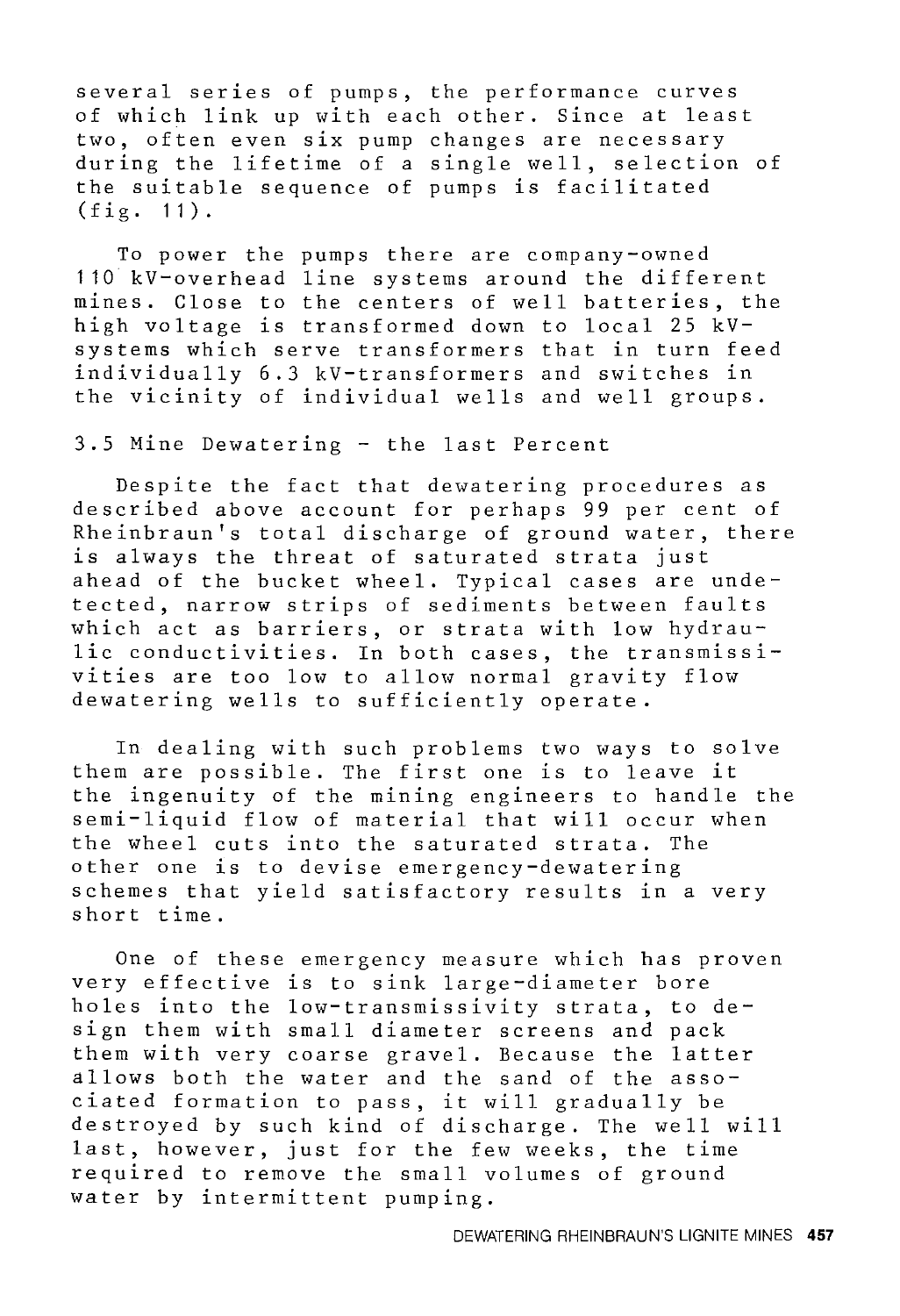![](_page_21_Figure_0.jpeg)

Figure No. 11, Possible sequence of submersible motor pumps in a dewatering well. Ritz-6130/ 3 stages (865 Volts, 280 kilo Watts, Ritz-6125/ 6 stages (865 Volts, 280 kilo Watts, diameter: 600 millimeters  $v$  24 inches, overall length: 4 260 millimeters **f\J** 168 inches) diameter: 500 millimeters *<sup>N</sup>*20 inches, overall length: 4 615 millimeters *N* 182 inches)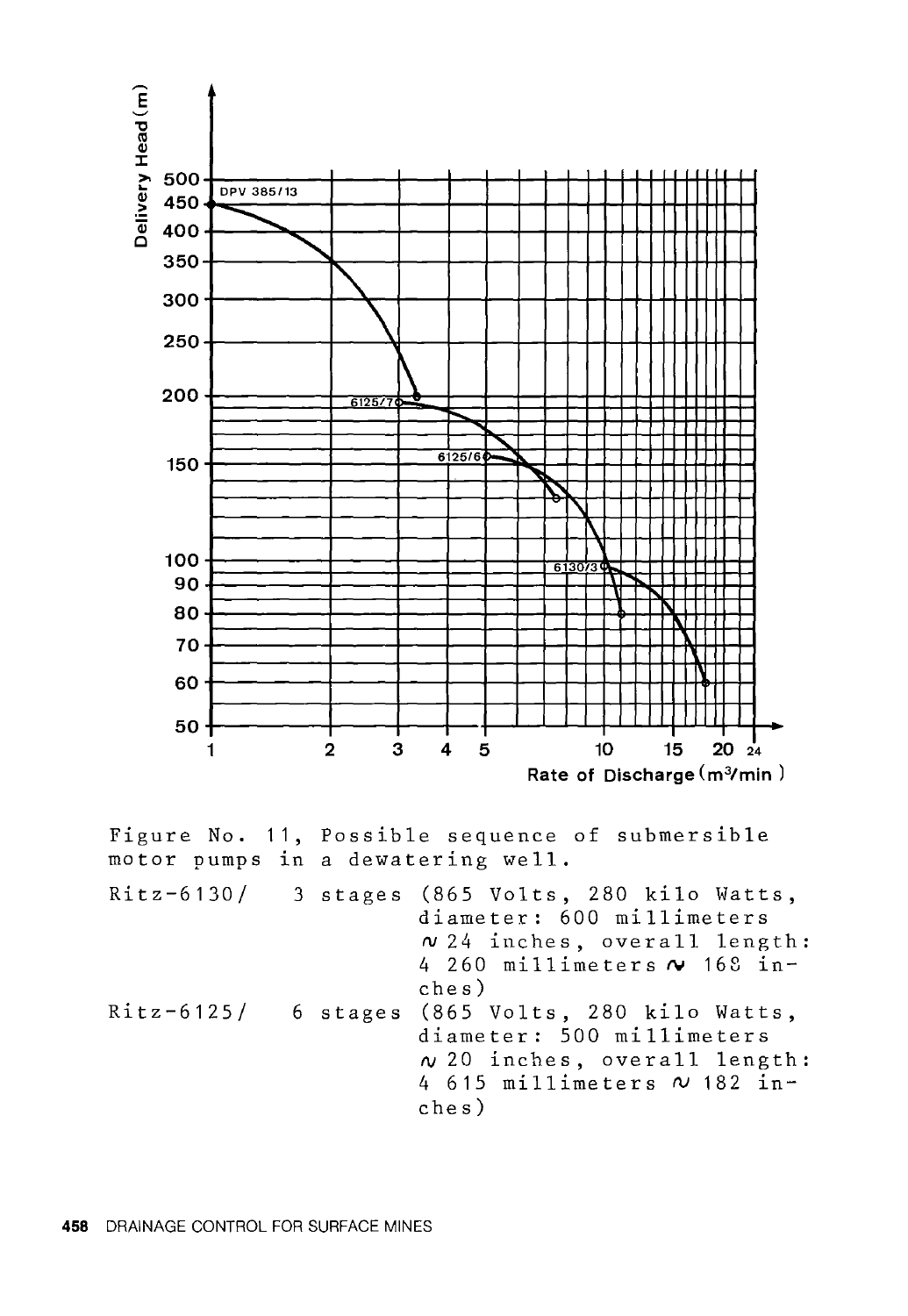A method to enable the excavators to cut slopes in strata with hydraulic conductivities as low as 10-6 through 10-7 meters per second *(N* 2 through 0.2 US gallons/day - square foot) is to stabilize the latter by vacuum dewatering (13). Figure 12 shows schematically how this method works.

![](_page_22_Figure_1.jpeg)

Figure No. 12, Stabilization of ground water level by vacuum dewatering measures.

Two-inch well points, consisting of a slotted screen of one meter length and six meters casing are flush-drilled into the beds at horizontal intervals between one and two meters *(N* 3.3 and 6.5 feet). Upon sealing the annular spaces with clay, all well points are connected to a vacuum pump via a hose pipe. The dump reduces the system pressure to around 0.3 through 0.4 atmosphere, i. e., a vacuum which is equivalent to depths

|  | Ritz-6125/ 7 stages (865 Volts, 280 kilo Watts,<br>diameter: 500 millimeters<br>$\sim$ 20 inches, overall length:<br>4 871 millimeters $\sim$ 192 in-<br>ches)     |
|--|--------------------------------------------------------------------------------------------------------------------------------------------------------------------|
|  | KSB-DPV 385/13 stages (865 Volts, 185 kilo Watts,<br>diameter: 315 millimeters<br>$\sqrt{12.4}$ inches, overall<br>length: 4 875 millimeters<br>$\sim$ 192 inches) |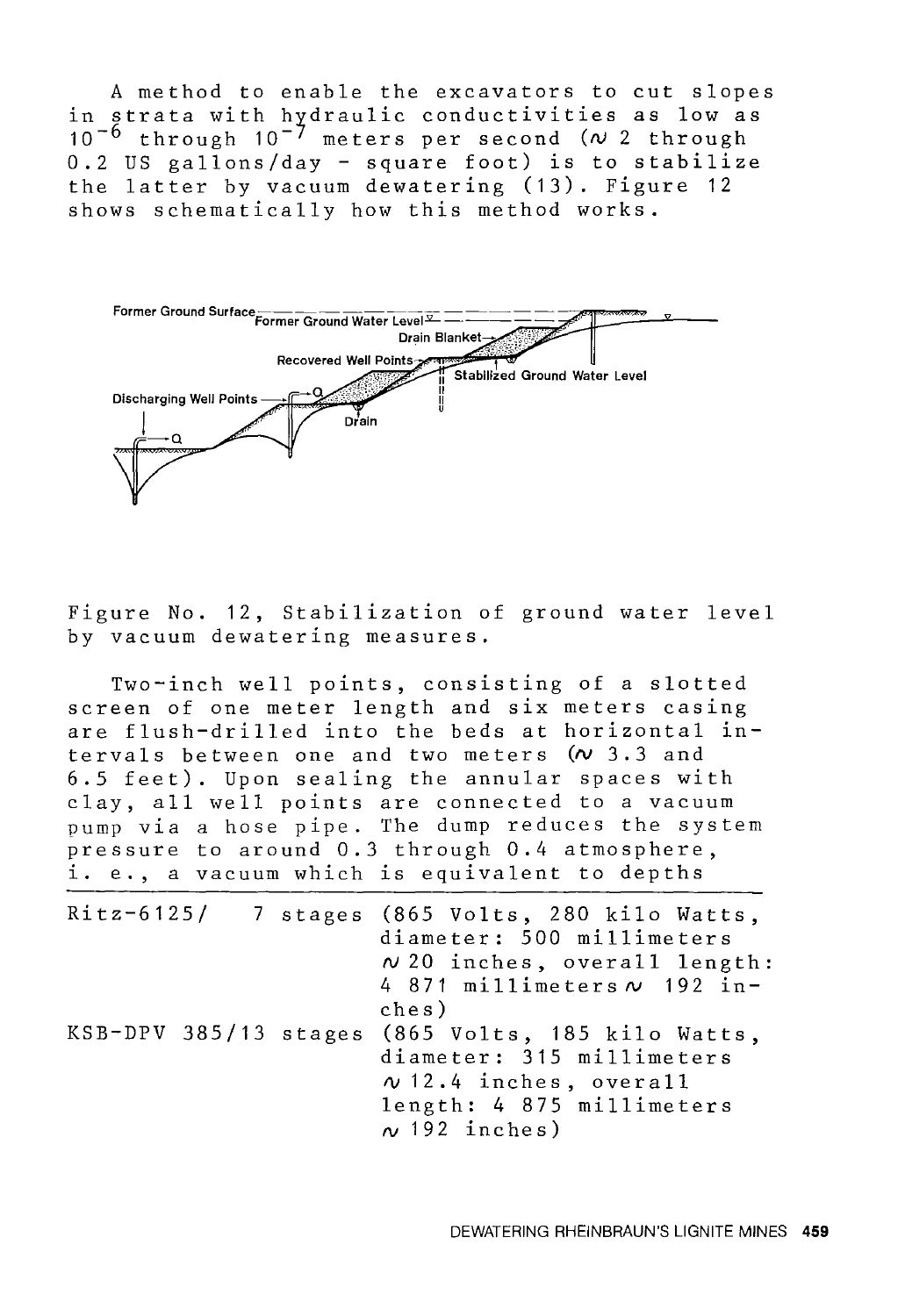between  $7$  and  $6$  meters  $(\sim 22$  feet to 19 feet). Maintaining such a vacuum results in the withdrawal of ground water that otherwise would not have flowed to wells in a reasonable time. After two through four weeks, steady state conditions prevail.

Under protection of a line of well points, a 6 meters high slope can be cut by a bucket wheel or a dragline. Along its foot, a drain is designed to discharge into a pump sump. As an additional measure of safety, a drain blanket is added as shown in fig. 12. Eventually, a highwall, consisting of a series of many small slopes, has been featured. Ground water is still flowing towards the open hole of the mine but it is intercepted by the small drains.

## 4. SUMMARY

In the Tertiary lignite deposits between the cities of Cologne, Aachen, and Moenchengladbach, W. Germany, Rheinbraun runs five open pit mines at depths of today about  $300$  meters  $(\overline{v}$  990 feet). The sequence of water bearing and confining strata above and below the seam formations as well as numerous faults form a complicated system of aquifers which, in the pit areas, must be completely or partially depleted.

Specially modelling techniques to simulate the ground water flow towards dewatering wells have been applied, both one-dimensionally and two-dimensionally. The latter model is based on a finite difference method. In addition to "standard" ground water modelling, it handles specific problems such as full depletion of parts of the aquifer or simulation of the decreasing capacities of dewatering wells.

More than 100 dewatering wells are drilled annually by Rheinbraun, with maximum depths now around 500 meters *(N* 1 650 feet). To sink these wells, the reverse circulation air injection method is employed. The well design is based on the use of asbestos-cement casings and gravel wall screens with nominal diameters between 300 and 800 millimeters (12 and 32 inches). The wells are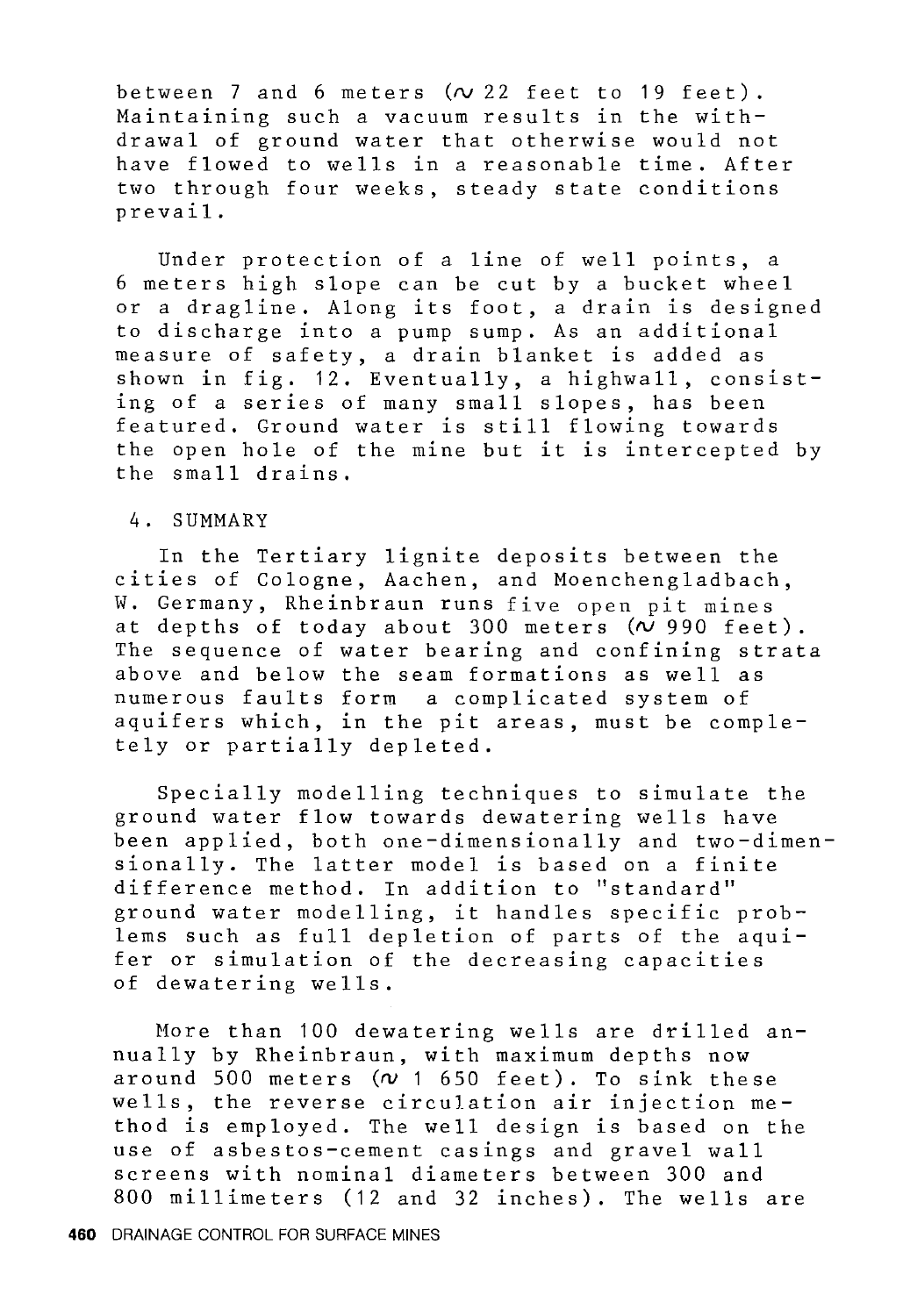equipped with submersible motor pumps which discharge between 0.035 and 32.6 cubic meters per minute  $(\nu$ 925 and 8 600 gallons per minute).

Despite all efforts, it is not always possible to remove the water completely from the mines. In such cases, small scale dewatering measures are put into operation that are adapted to the local hydrogeologic conditions.

# 5. REFERENCES

- 1. Voigt, R. (1976) "Evaluation of Geologic, Hydrologic, and Geomechanic Properties Controlling Future Lignite Open Pit Mining" - Proc. first Int. Coal Explor. Syrnp. London, pp. 296 - 323.
- 2. Sichardt, W. (1928) "Das Fassungsvermögen von Rohrbrunnen und seine Bedeutung fiir die Grundwasserabsenkung, insbesondere für größere Absenkungstiefen" - Julius Springer Verlag Berlin
- 3. Siemon, H. (1958) "Berechnung von Grundwasserabsenkungen unter Beriicksichtigung des Grundwasserhaushaltes" - Ministerium f. Ernährung, Landwirtschaft und Forsten d. Landes Nordrhein-Westfalen, Diisseldorf, 72 p.
- 4. Boehm, B. (1975) "Beitrag zur indirekten Ermittlung von Parametern für Grundwasserströmungsmodelle" - Mitt. Institut f. Wasserwirtschaft, Hydrologie u. landwirtschaftl. Wasserbau d. Techn. Univ. Hannover, vol. 32, pp. 3 - 130.
- 5. Tyson, N. H. & Weber, E. M. (1964) "Groundwater Management for the Nation's Future - Computer Simulation of Groundwater Basins" - J. Hyd. Div. ASCE, No. HY 4, pp. 59 - 77.
- 6. McNeal, R. H. (1953) "An Asymmetrical Finite Difference Network" - Quarterly of Appl. Mathem., vol. 11 (3), pp. 295 - 310.
- 7. Busch, K.-F. & Luckner, L. (1973) "Geohydraulik" - VEB Verl. f. Grundstoffindustrie, Leipzig.